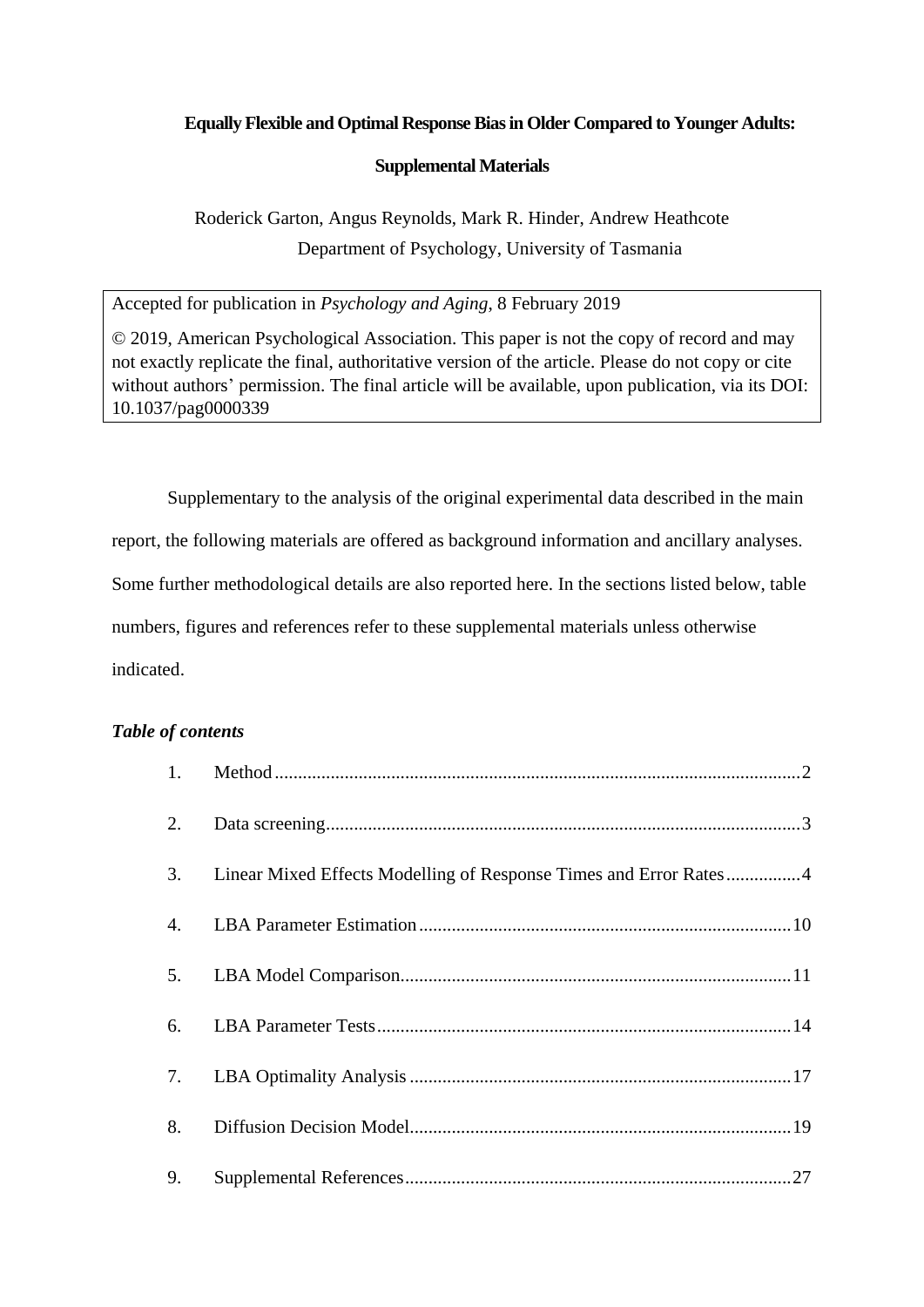### **1. Method**

<span id="page-1-0"></span>In addition to the methodological details about our experiment in the main report, we provide the following details concerning location, dates, equipment and randomisation procedures.

The experiment was administered in the Tasmanian Cognition Laboratory of the University of Tasmania across April 2017 to February 2018 during standard working hours under normal ambient illumination. It was run on desktop computers equipped with 3.30 GHz Intel i5-6600 processors, 16 GB RAM, and a Windows 7 Enterprise operating system configured to minimise internal task-switching. It was written in JavaScript and run locally using a Firefox (v. 46.0.1) browser. A single experimenter (AR or RG, both Ph.D. candidates) ran one or two participants per session (40% of the younger participants, in addition to 12 software-development pilot runs, by AR; otherwise by RG). These experimenters were also responsible for recruiting participants. The interval between the two sessions ranged from 1 to 14 days (mean  $= 5$ ,  $SD = 3$ ).

For the random assignment of trials to the conditions of target colour, discrimination difficulty and cue-congruence, sequences encoding these conditions (to the specifications given in the main report) were pseudo-randomly generated (by AR) using the R implementation of the Mersenne-Twister algorithm. The sequences were pseudo-randomly distributed among participants, with about 30% being reused between participants for convenience. No sequences showed any deviation from randomness (by, e.g., runs tests) other than what could be attributable to chance, with respect to the different biasing conditions.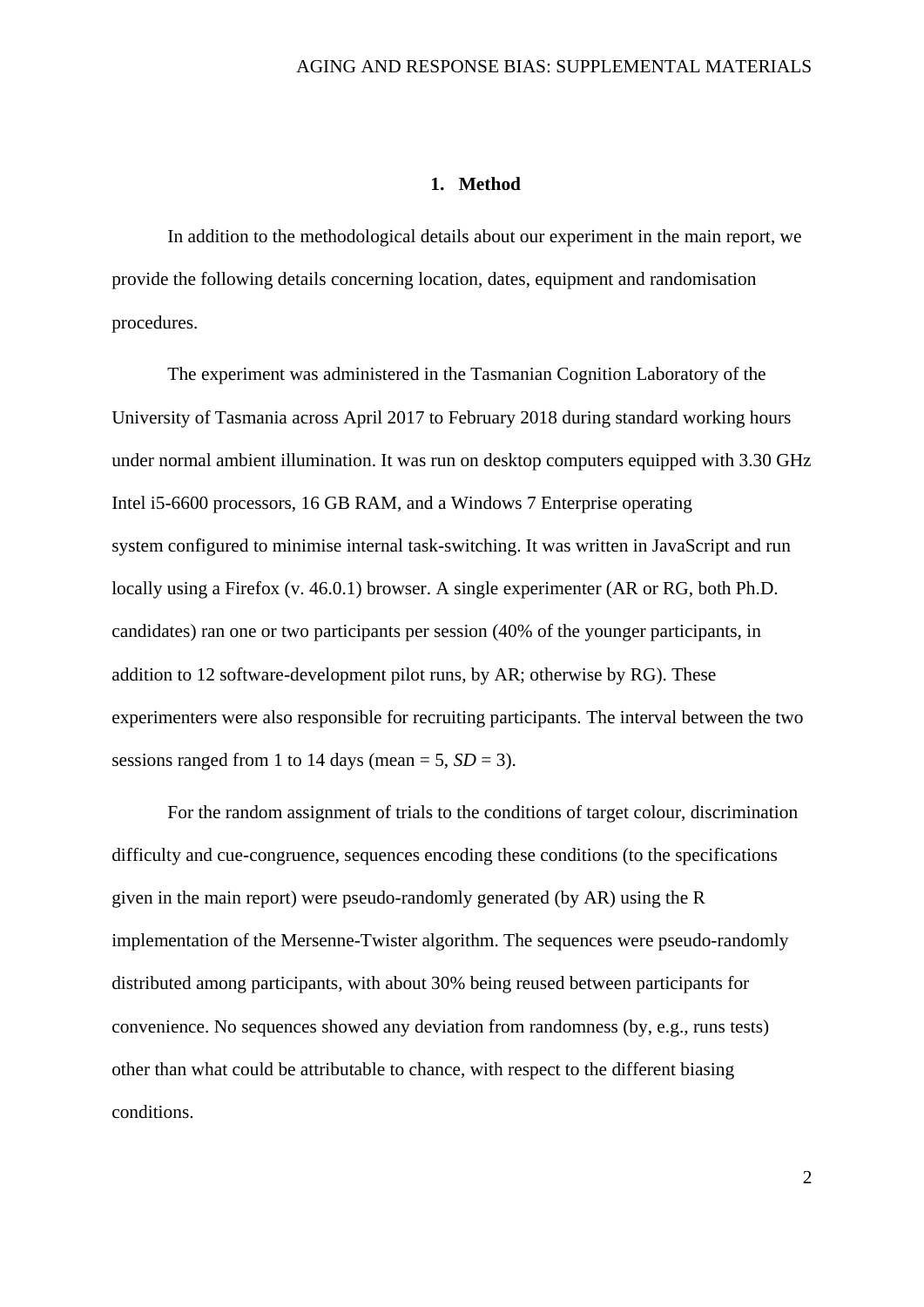### **2. Data screening**

<span id="page-2-0"></span>The experiment produced 38,400 trials over all conditions, with 19,200 trials for each age-group, with equal separations at the levels of bias-type and discrimination difficulty, and with separations per cue-target congruence and target colour according to the level of biastype. The trial-level data are available on the Open Science Framework

### [\(https://osf.io/9hwu2/\)](https://osf.io/9hwu2/).

Prior to analysis, data were screened for "too fast" responses, and response timeouts. Inspection of per-participant RT distributions indicated that a minimum RT cut-off of 0.2s was sufficient to exclude implausibly fast responses among both older and younger participants (7 and 24 trials, respectively). The rarity of these fast responses indicated that fast guessing was generally absent from performance. Older participants produced more response timeouts than younger participants (66 and 22 trials, respectively); a preliminary indication of greater caution with age in the data (as in, e.g., Silverman, 1963). Also, there were about twice as many response timeouts under trial-wise (58) than block-wise (30) biasing; a preliminary indication—consistent with our procedural intentions—that performance under trial-wise biasing was more difficult than under block-wise. Nevertheless, the rarity of response timeouts indicated that participants were well motivated to perform according to task instructions. Altogether, these screening procedures excluded 0.3% of trials.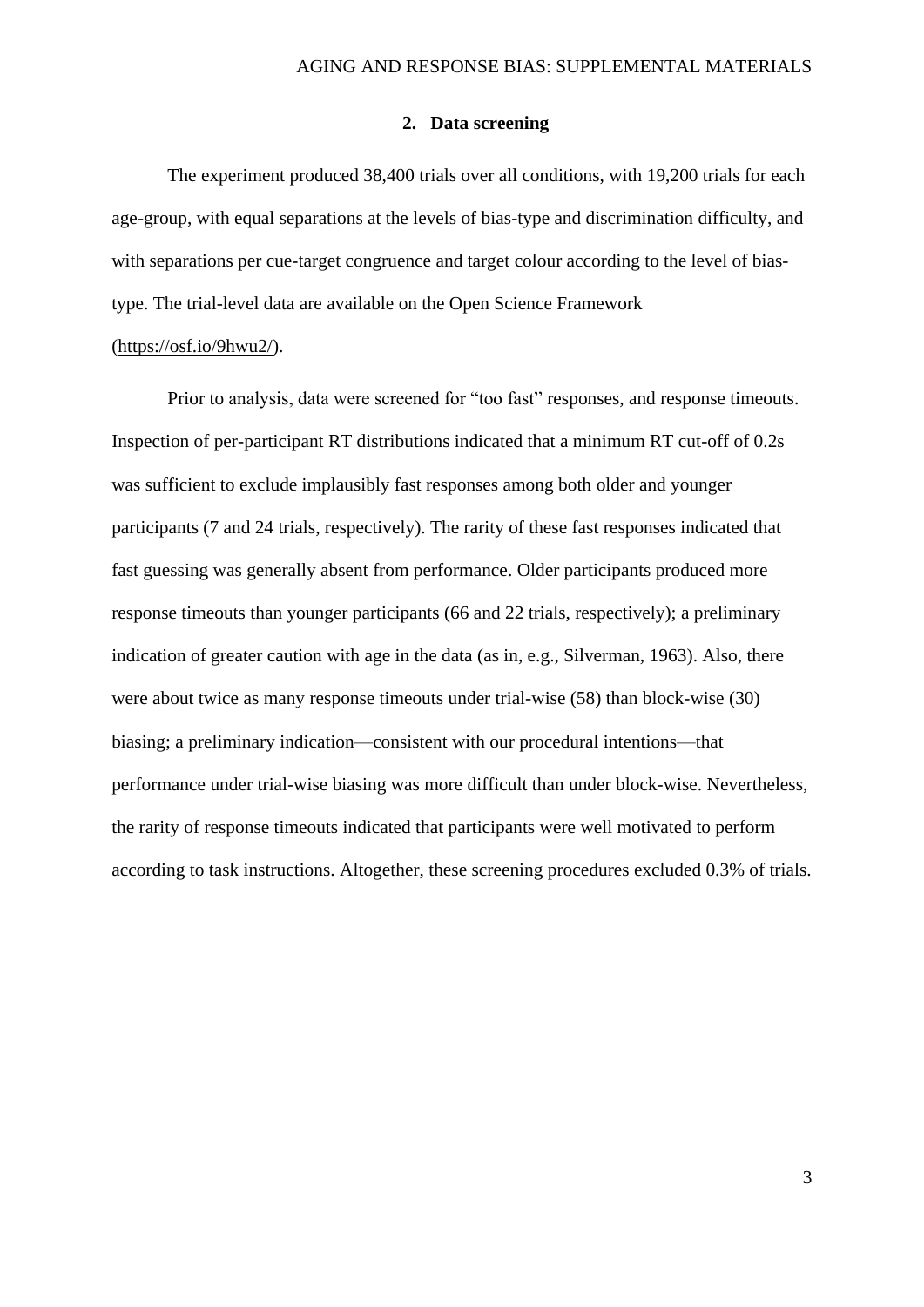### **3. Linear Mixed Effects Modelling of Response Times and Error Rates**

<span id="page-3-0"></span>For analysis of effects of the factors in the study design on the standard measures of performance—response time (RT and error rate (ER)—mixed-effects models (per the lme4 R package, v. 1.1-19, Bates, Mächler, Bolker, & Walker, 2015) were used to account for bysubject random intercepts and any potential by-subject random effects of the factors (Baayen, Davidson, & Bates, 2008; Baayen & Milin, 2010). The RTs were log-transformed and analysed assuming a Gaussian distribution, and ERs were analysed assuming a binomial distribution with a probit link function. Log-transformed RTs better satisfied the assumptions of regression modelling (as per examination of residuals) than inverse-Gaussian transformed RTs, and the raw RTs themselves.

Analysis commenced with a model that allowed for all possible interactive and main effects of the fixed factors, and by-subject random intercepts (see Table 1, "Full model"). Simpler fixed effects structures, and more complex random effects structures, were explored through forward and backward fits of multiple alternative factor partitions, with model comparison and selection based on likelihood ratio tests (aiming for reductions in complexity-penalising goodness-of-fit measures, viz., AIC and BIC) and ANOVA-equivalent tests (with Kenward-Roger *df* estimation per the lmerTest R package, v. 3.0-1, Kuznetsova, Brockhoff, & Christensen, 2017). This procedure was not as extensively possible for models of error rates as they suffered multiple convergence issues (see Eager & Roy, 2017).

Common to all selected models, there were main effects of age-group, congruence and difficulty but not bias-type and target colour; and bias-type was effective only in interaction with the effect of congruence. Accounting for by-subject random effects of biastype and target colour improved estimation of RTs; random effects were not reliably estimable for ERs. Bias-type accounted for the largest proportion of subject-wise variance.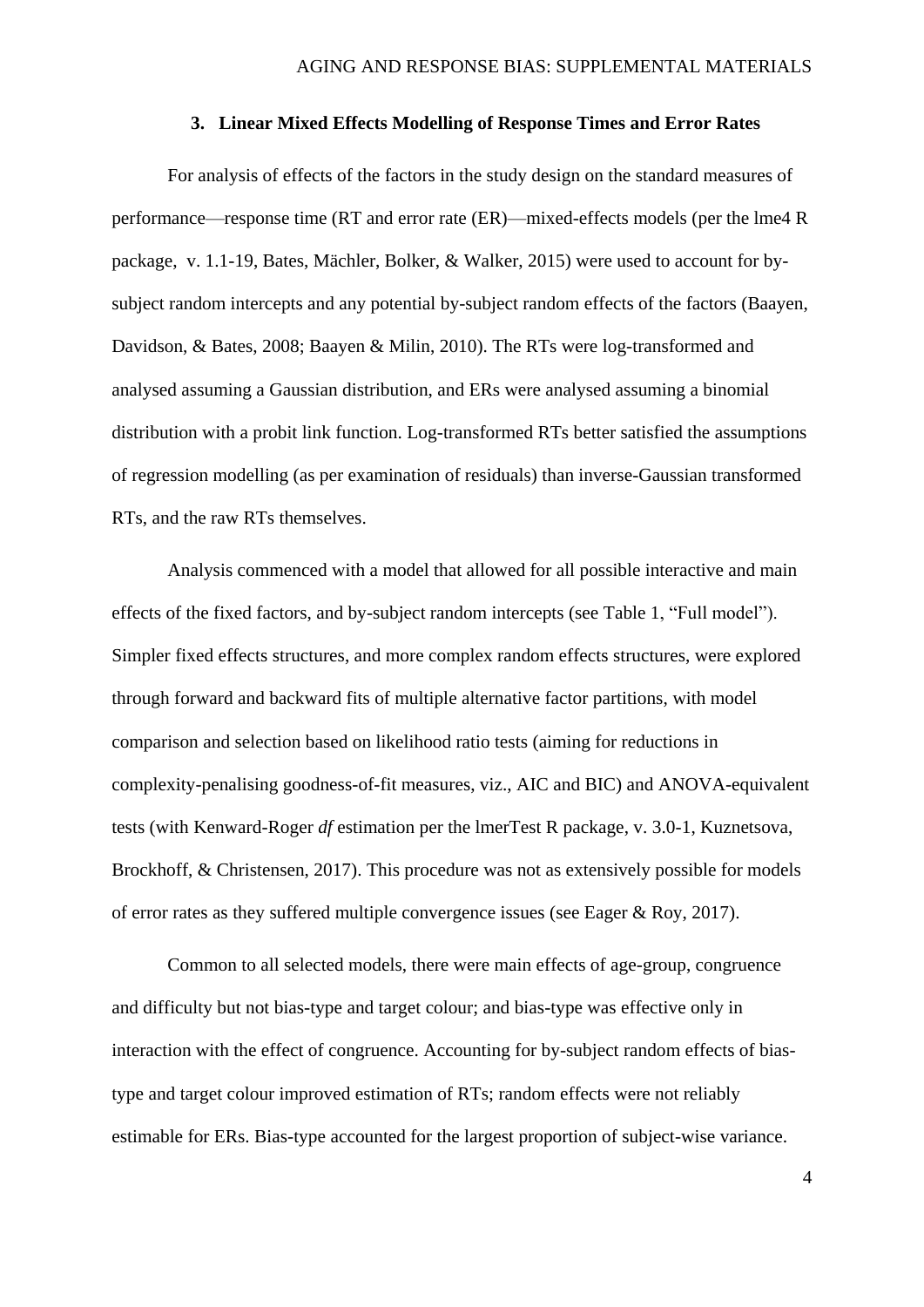These random effects are consistent with indications of individual differences in postparticipation reports concerning cue use (e.g., from some participants describing a strategy of testing cue validity, to others describing the cues as distracting) and the relative "salience" of the target colours. The overall proportion of variance accounted for by these models was at a typically moderate level for RTs but quite small for ERs. Eliminating observations associated with large residuals (Baayen & Milin, 2010; Davies, Arnell, Birchenough, Grimmond, & Houlson, 2017) had no impact on satisfying modelling assumptions and on the pattern of effects.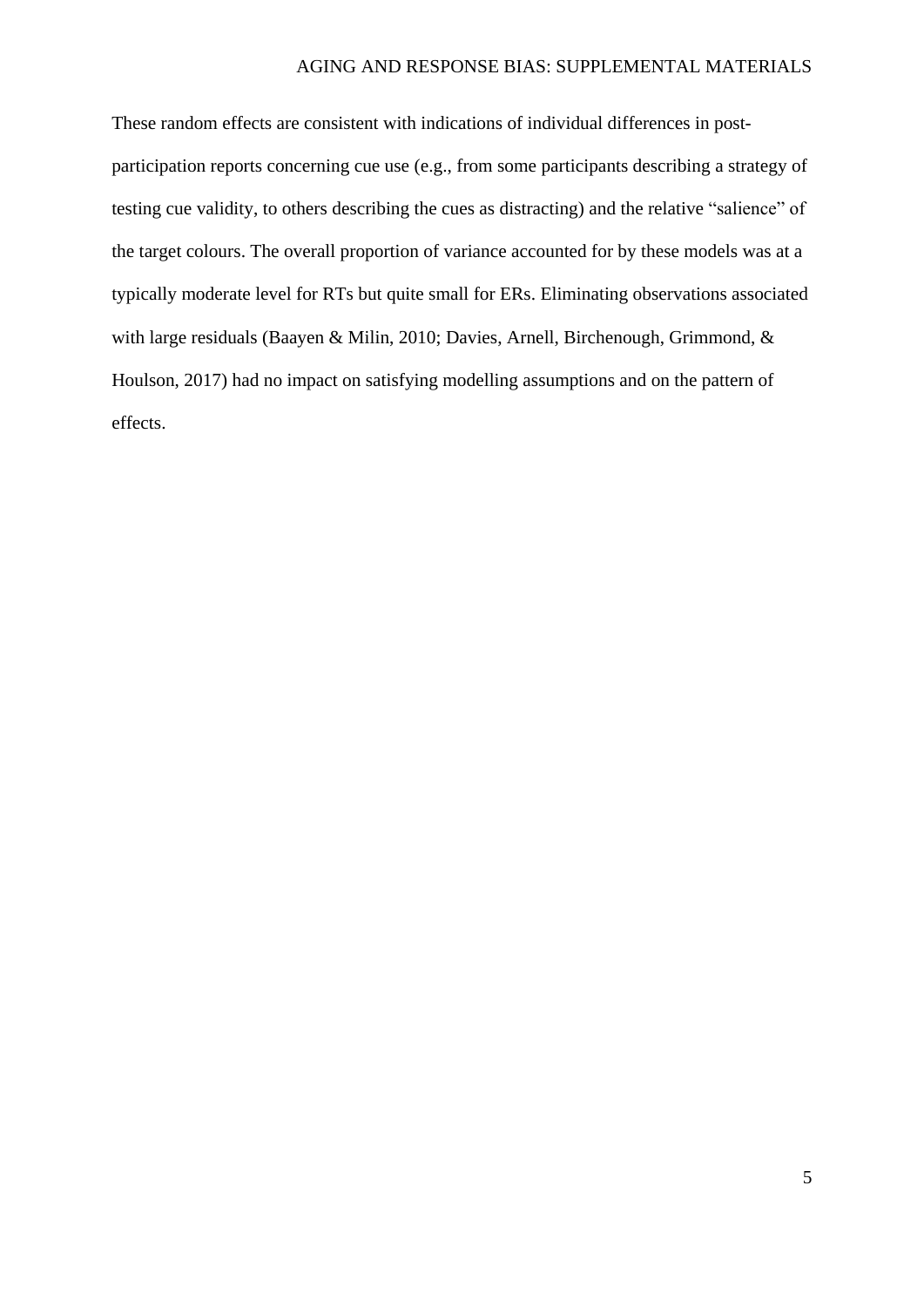| DV          | Full model          |       |       |            |    | Selected model |         |       |         |                                              |
|-------------|---------------------|-------|-------|------------|----|----------------|---------|-------|---------|----------------------------------------------|
|             | AIC BIC $R^2$<br>df |       |       |            | df | AIC BIC        |         | $R^2$ | Formula |                                              |
| Correct RTs | 34                  | 1183  |       | 1468 0.422 |    |                |         |       |         | 30 -1457 -1205 0.467 C:B+D*(A+C)+(C*B+D+T s) |
| Error RTs   | 34                  | 2669  | 2895  | 0.491      |    |                | 17 2112 |       |         | 2225 0.535 $C:B+C+A+D+(C+B+T s)$             |
| Error rates | 33                  | 29952 | 30243 | 0.152      | 17 |                | 29937   |       |         | 30082 0.151 $C*B*A*D+(1 s)$                  |

Table 1. Full and Selected Model Structures and Fit Measures.

*Note*.  $R^2 = R_{LR}^2$  for RTs and  $R_{GLLM}^2$  for error rates (per the MuMIn R package, v. 1.42.1; Bartoń, 2018). Formulas are in the standard computational format with first-letter abbreviations of the factors defined in the Design section:  $C =$  cue-target congruence;  $B =$ bias-type; D = discrimination difficulty;  $A = age$ -group; T = target colour; s = participant. The full model had the formula  $C*B*A*D*T + (1|s)$ .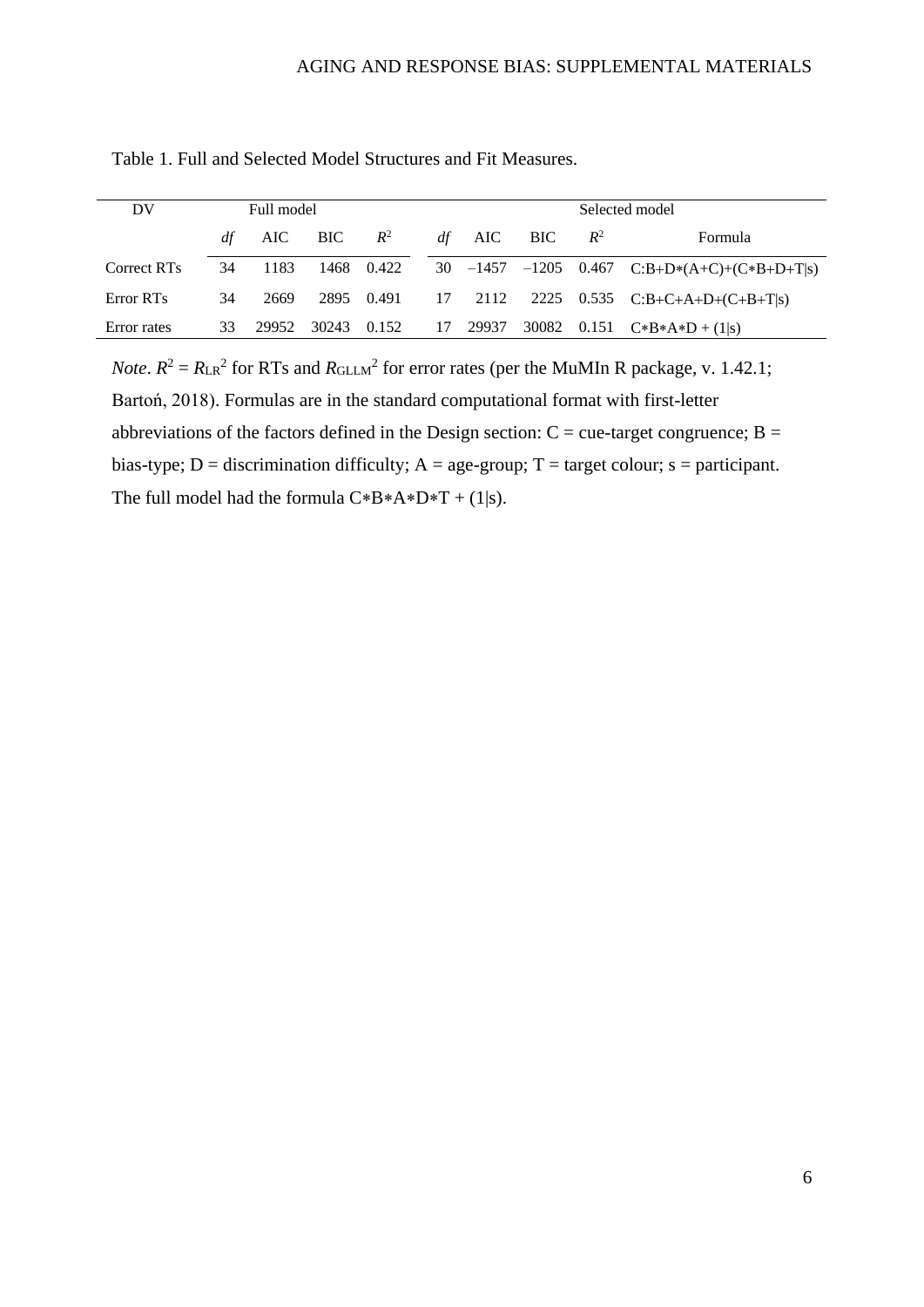The following details the between-group and then within-group effects that, following model comparison, were confirmed to be substantial and significant (with  $\alpha = .05$ ). We report unstandardized effect sizes as the differences between the relevant parameter estimates while averaging over parameters not included in the comparison. Standardized effect sizes are not reported given that there are no standard procedures for their estimation from mixed models (e.g., Singmann & Kellen, in press). Descriptives reported in the following text are marginal means (and 95% *t*-distribution confidence intervals), as estimated from the mixed effects models and back-transformed from log/probit scales.

*Age-related slowing and accuracy*. Responses were much slower for older than younger participants—both when correct [0.778s (0.730s, 0.829s) and 0.577s (0.541s, 0.615s), respectively] and incorrect [0.853s (0.780s, 0.931s) and 0.553s (0.506s, 0.604s), respectively]. As these descriptives indicate, errors were slower than correct responses among older participants, whereas younger participants tended to make faster error responses than correct responses. Error rates were also slightly lower for older [13.4% (11.4%, 15.7%)] than younger participants [16.3% (14.0%, 18.8%)]. Across both age-groups, there were slower correct and error responses, and more errors, for hard than for easy discriminations. Between age groups, the difficulty cost on correct RTs tended to be larger for older (0.055s) than younger participants (0.026s). Similarly, the cost on accuracy by discrimination difficulty was slightly larger for older (13.8%) than younger participants (12.9%), pairwise comparisons indicating that older participants had fewer errors than younger participants more reliably on easy trials  $(Z = 2.44)$  than on hard trials  $(Z = 0.93)$ . This replicates the common observation that the cost of difficulty increases with age.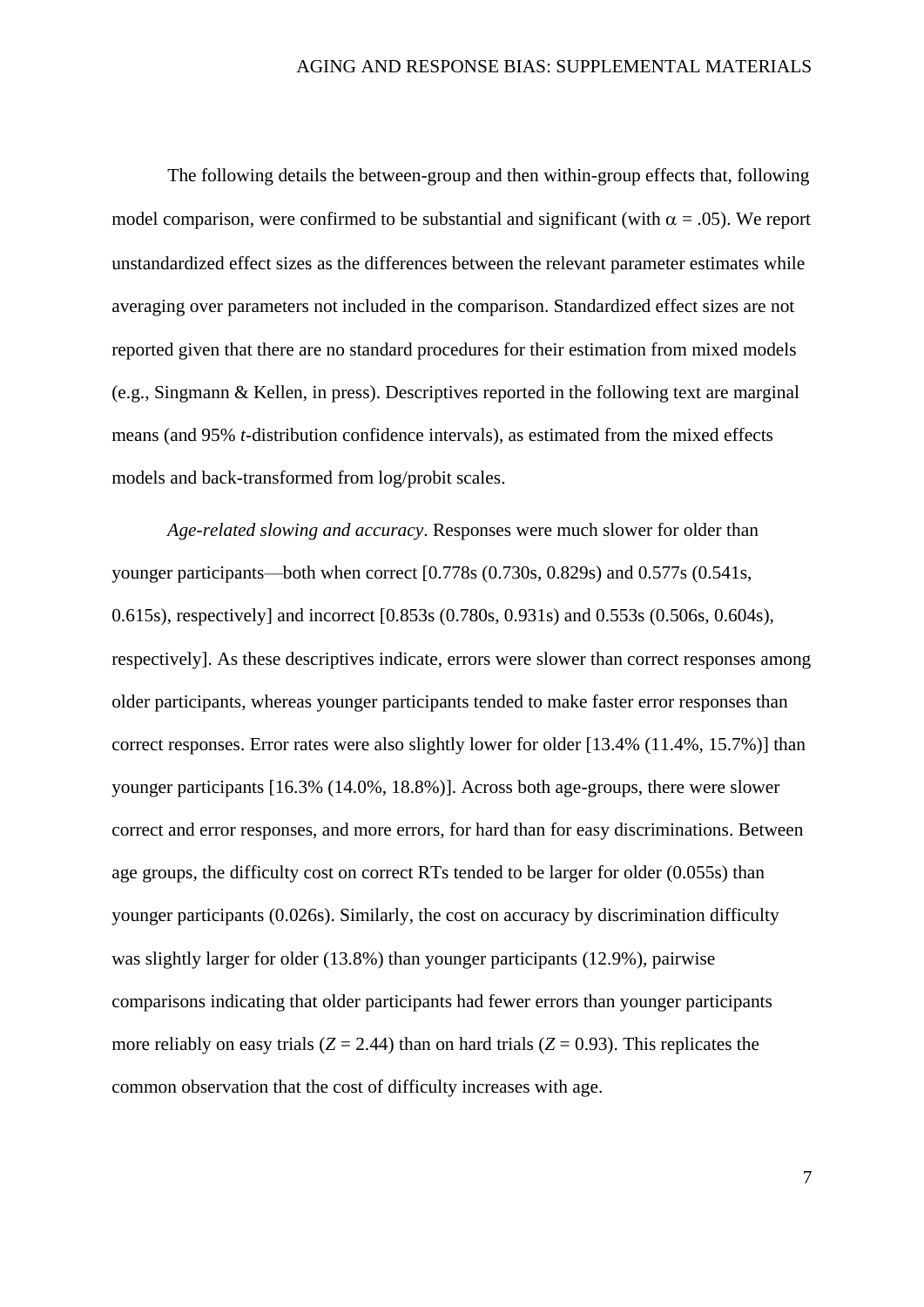*Biasing effects*. Correct responses were faster, error responses were slower, and accuracy was greater for the more likely (cue-congruent) than less likely (cue-incongruent) target colours. Although there was no statistically significant main effect of bias-type on any measure, the block-wise biasing effect was, as predicted, larger on all measures than the trialwise biasing effect—correct responses were faster (on congruent compared to incongruent trials) by 0.06s and 0.04s under block-wise and trial-wise biasing, respectively; error responses were slower by 0.1s and 0.045s, respectively; and error rates were reduced by 12% and 6%, respectively. These differences in the biasing effect between bias-types were produced by differences on cue-congruent trials when responses were correct, and by differences on cue-incongruent trial when responses were incorrect. Specifically, for correct RTs, responses on cue-congruent trials were 0.023s faster under block-wise than trial-wise biasing, but cue-incongruent responses differed by only 0.001s between bias-types. For error RTs, conversely, responses on cue-incongruent trials were almost 0.050s faster under blockwise than trial-wise biasing, whereas responses on cue-congruent trials were 0.011s slower for block-wise than for trial-wise bias. In relation to discrimination difficulty, the effect of cue-congruence on correct RTs was slightly greater (by 0.012s) on hard relative to easy trials across bias-types.

*Age and biasing effects*. Older participants acquired at least as much advantage from the bias cues as did younger participants. Specifically, there was no significant interaction of age with the effects of cue-congruence and/or bias-type on correct or error RTs. In fact, for correct RTs, the biasing effect was, on average, slightly larger for older than younger participants, both under block-wise biasing (by 0.07s and 0.055s, respectively) and under trial-wise biasing (by 0.05s and 0.03s, respectively). With respect to the RT distributions (see Figures 1 and 2 in the main report), the biasing effect was generally stronger for faster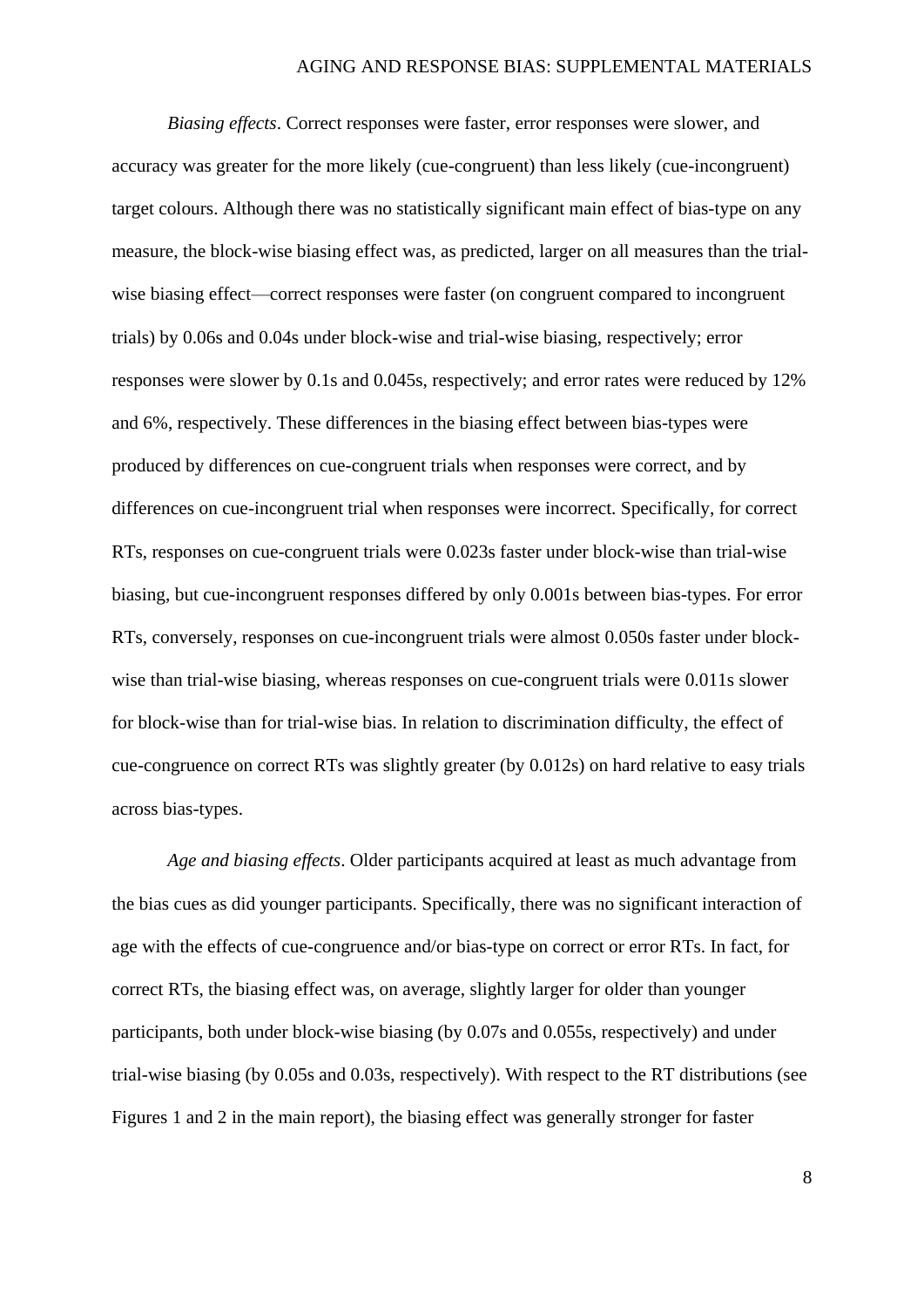responses; and, among their fastest 10% of responses, older and younger participants showed substantially equivalent biasing effects. However, the biasing effect remained strong throughout the RT distribution for older participants (e.g., 0.066s and 0.048s for the lowest and highest 10% of correct RTs, respectively, on easy block-biased trials; see Figure 1 in the main report, top left panel) but not for younger participants (0.069s and 0.009s, respectively; see Figure 2 in the main report, top left panel). For ERs, the biasing effect was significantly greater among older than younger participants, subserved by a slightly larger effect among older than younger participants under block-wise biasing (12.6% and 11.8%, respectively), with little age difference under trial-wise biasing  $(6.5\%$  and  $6.3\%$ , respectively).

The data were also examined for block-wise trends and sequential effects. For brevity, only the following key findings are presented here. As for block-wise trends, RTs declined over blocks much more among older than younger participants, especially under block-wise biasing; younger participants showed no difference in trends between bias-types. Accuracy was stable under all conditions across the sessions. For correct RTs, biasing effects occurred within the earliest blocks under both bias-types, and the block-wise effect remained stable while the trial-wise effect declined. Analysis of first-order sequential effects involved a subset of the data where, on lag –1 trials, there were no timeouts, and responses were correct without being "fast guesses" ( $RT < 0.2$ s). First-order facilitation by target repetition was observed for correct RTs, which was greater when biasing was block-wise (0.042s for older participants, and 0.031s for younger participants) than trial-wise (0.025s for older participants, and 0.005s for younger participants). Facilitation by repetition was greater on cue-congruent (high-probability) than cue-incongruent targets, especially under block-wise biasing, and was modulated by age in that younger participants produced weaker effects, with negligible facilitation by repetition under trial-wise bias, including for cue-congruent targets.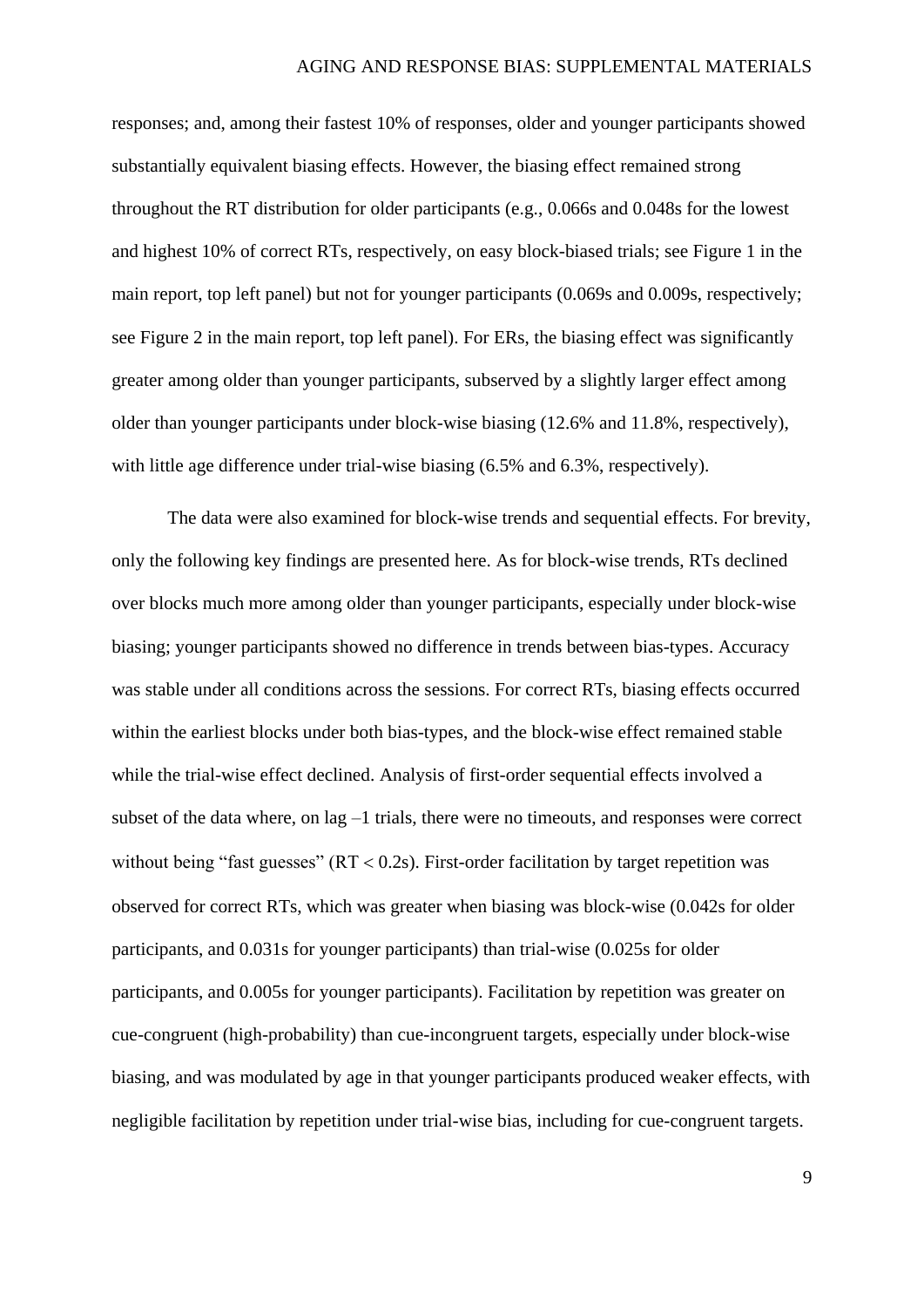## **4. LBA Parameter Estimation**

<span id="page-9-0"></span>LBA parameter values were estimated by a hierarchical Bayesian procedure using a Markov Chain Monte Carlo sampler to generate posterior parameter distributions, as implemented in the Dynamic Models of Choice R library (https://osf.io/pbwx8/; Heathcote et al., 2018). Priors were assumed to be normal and diffuse (means of 2 and standard deviations of 3 for all of *A*, *B* and *v*, 1 and 3 for *sv*, and 0.2s and 0.25s for *t*0) with priors for *A*, *B* and *sv* having a lower bound of 0, and *t*<sub>0</sub> having a lower bound of 0.1s and an upper bound of 1s. Posterior distributions were estimated in multiple chains  $(3 \times$  the number of model parameters), initially by separate estimation for each participant. These fits provided startpoints for separate hierarchical models for the older and younger groups that produced the final estimates. The hierarchical models assumed independent normal population distributions for each parameter with means with the same priors as used in individual fitting and standard deviations with exponential priors with a mean of 1. Hierarchical sampling continued until convergence as assessed by visual inspection of trace plots and an  $\hat{R}$  statistic less than 1.1 (cf. Heathcote et al., 2018) in a final run of 250 iterations for each chain thinned by a factor of 10. The scripts as well as trace plots and other output have been included in the OSF project associated with this manuscript.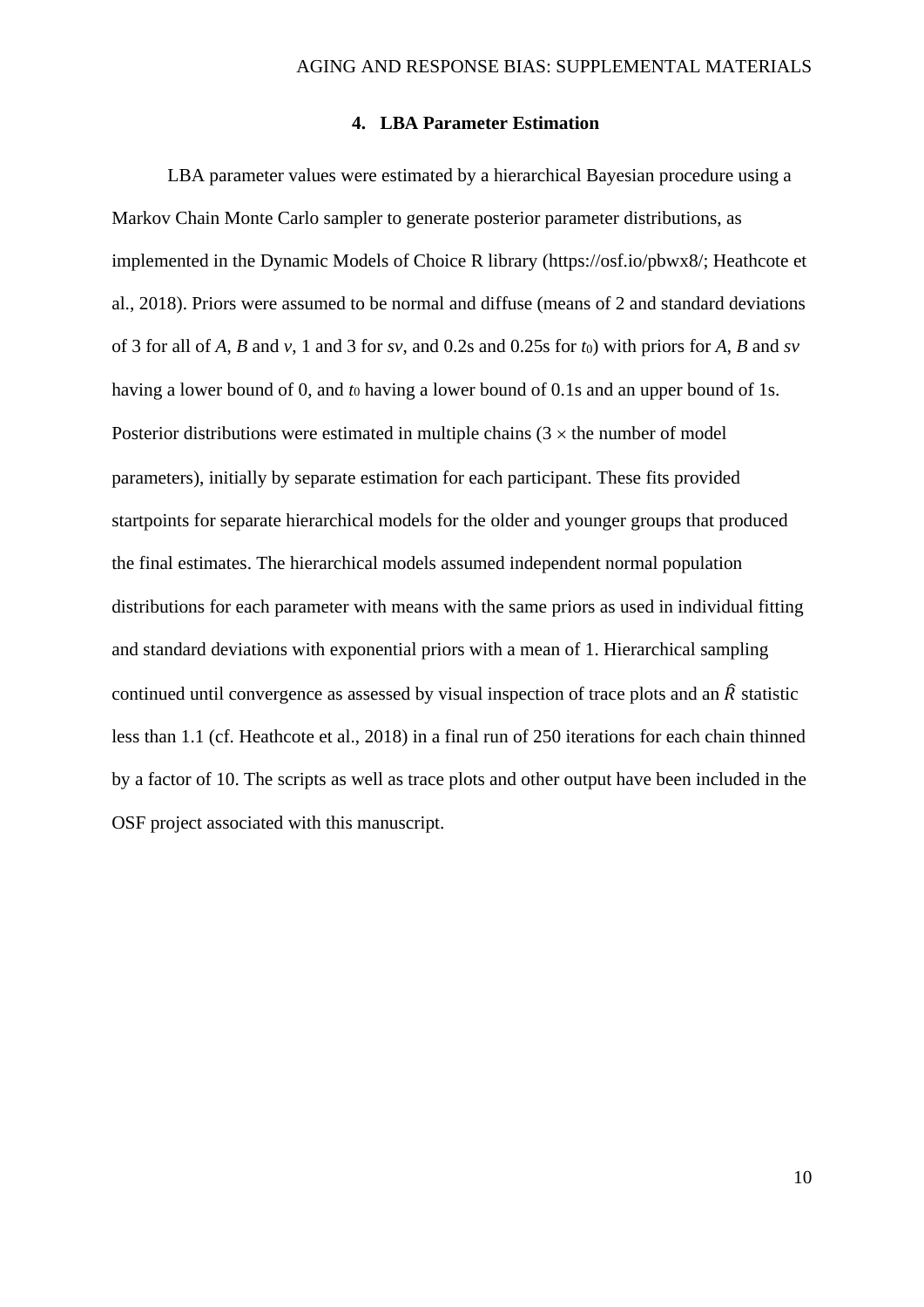### **5. LBA Model Comparison**

<span id="page-10-0"></span>Model comparison was informed by the deviance information criterion (DIC; Spiegelhalter, Best, Carlin, & van der Linde, 2014), a complexity-penalizing likelihood statistic for which smaller positive values, and larger negative values, by at least about 10 units indicate, by convention, better complexity-independent fits (cf. Heathcote et al., 2018). The bias-on-threshold-only model was very strongly preferred relative to the bias-on-rateonly model, by 290 and 655 units for older and younger participant datasets, respectively. The bias-on-rate-only model, although showing appropriate signs of biasing effects, failed to predict bias effects in the fastest RTs, mainly by under-estimating correct RTs for incongruent trials. DIC supported the modelling of bias effects on both thresholds and rates over the bias-on-threshold-only model by a smaller margin, 40 and 95 units for older and younger datasets, respectively. However, this model produced implausible *v* estimates: they were higher for cue-incongruent than cue-congruent trials under all conditions, suggesting over-fitting. Hence, for further analyses we selected models in which bias only affected thresholds.

Estimating the effect of bias-type on *A* led to an improvement of 51 and 22 DIC units for older and younger participant datasets, respectively. Further allowing a bias-type effect on *t*<sup>0</sup> marginally improved this model by 13 and 3 DIC units respectively. Including estimation of *v* per bias-type made no difference to the DICs for the younger dataset (reduced by 2 units) but substantially improved estimation for the older dataset (by 155 units). Accordingly, the final model included bias-type on all three of these parameters. Other models we considered were clearly excluded by much poorer DICs and/or qualitative failures to fit the data. The main alternative models and their fit measures are presented in [Table 2.](#page-12-0)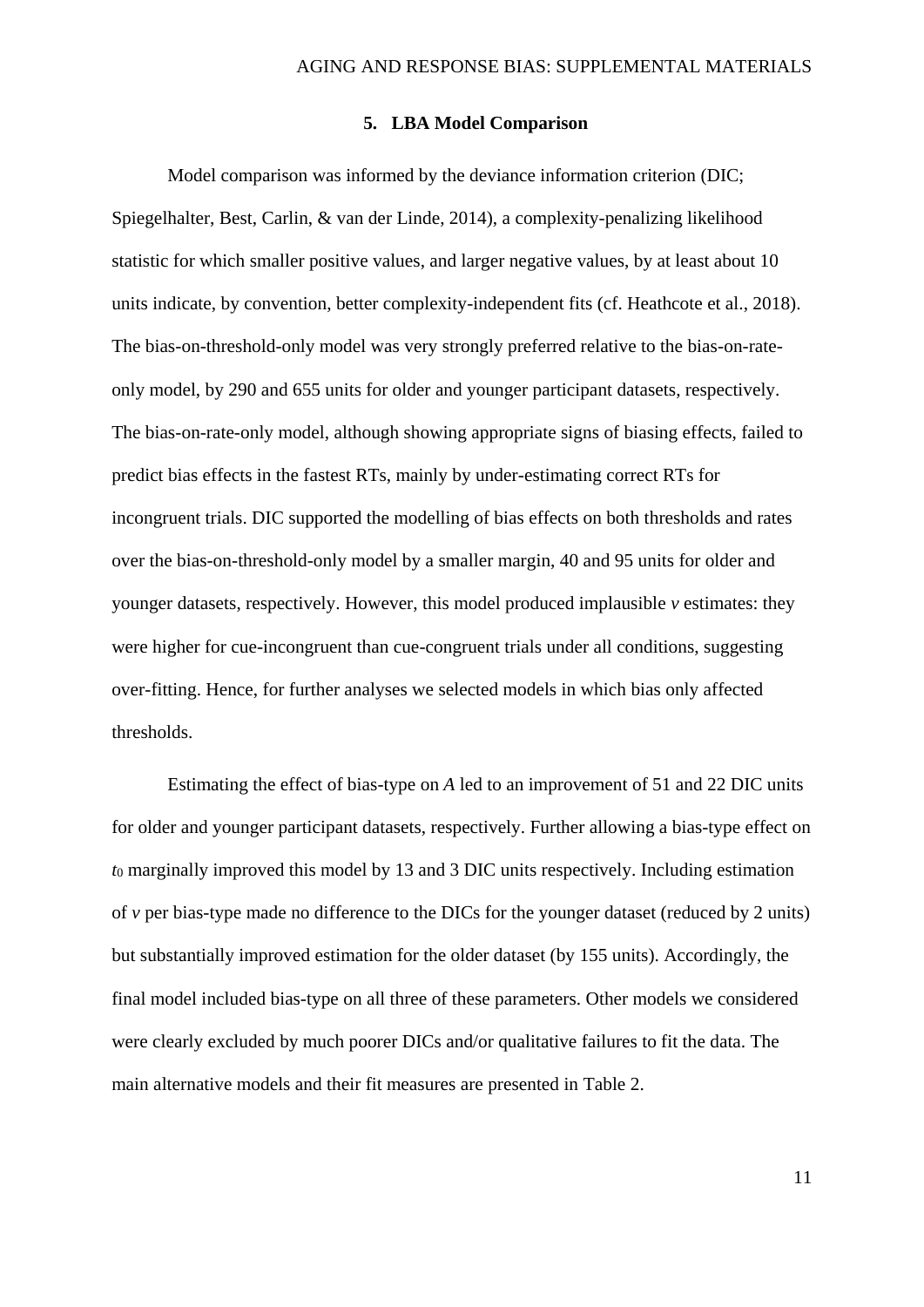[Table 3](#page-12-1) presents root mean squared deviations (RMSDs) for the goodness-of-fit of model-predicted to the observed data presented in Figures 3 and 4 of the main report. The table also presents the observed range-normalized and observed mean-relative RMSD measures, and the normalized mean absolute error. The RMSDs were no more than about 50 ms for RTs and 20% for ERs, which represents an appreciable goodness-of-fit in the context of the small degrees of freedom in this analysis. The fits can also be noted from these values to have been generally better for the older than younger participant data, and consistently so when accounting for the variability in the observations themselves.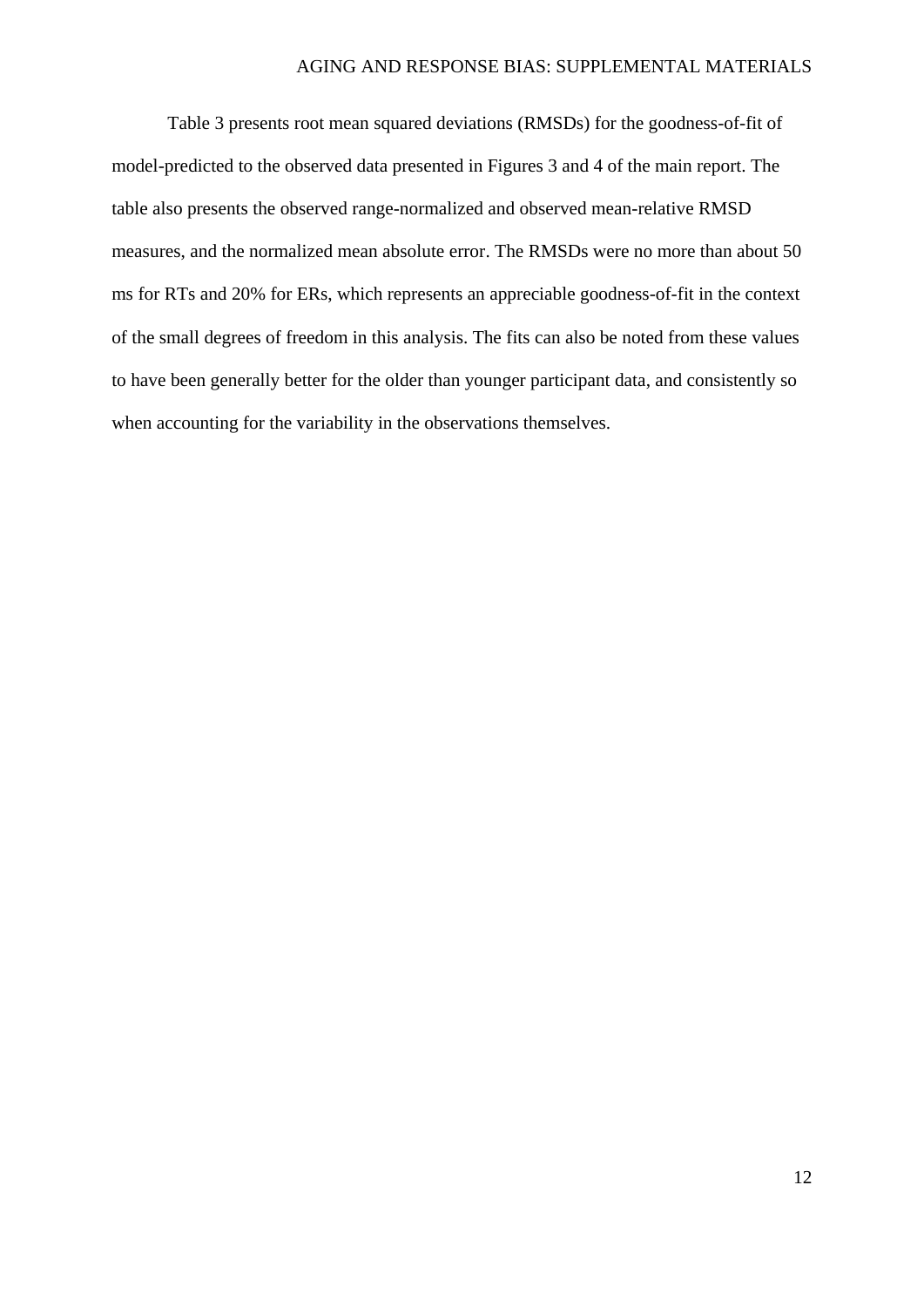|    | <b>LBA</b> Parameters |         |              |                |       |               | Group  |               |            |  |  |
|----|-----------------------|---------|--------------|----------------|-------|---------------|--------|---------------|------------|--|--|
|    |                       |         |              |                |       | Older         |        | Younger       |            |  |  |
| N  | A                     | B       | $\mathcal V$ | $S\mathcal{V}$ | $t_0$ | Min. Deviance | DIC    | Min. Deviance | DIC.       |  |  |
| 19 |                       | $B-C-R$ | $B-D-M$      | М              |       | 3376.0        | 4059.0 | $-11042.8$    | $-10359.2$ |  |  |
| 20 |                       | $B-C-R$ | $B-D-M$      | М              | - B   | 3345.9        | 4034.8 | $-11052.0$    | $-10354.8$ |  |  |
| 39 |                       | $B-R$   | $B-D-C-T-M$  | М              |       | 3126.5        | 4349.4 | $-10893.0$    | $-9703.7$  |  |  |
| 43 |                       | $B-C-R$ | $B-D-C-T-M$  | М              |       | 2697.8        | 4019.3 | $-11720.8$    | $-10454.0$ |  |  |
| 44 |                       | $B-C-R$ | $B-D-C-T-M$  | М              | - B   | 2662.8        | 3989.3 | $-11723.6$    | $-10472.7$ |  |  |
| 20 | B                     | $B-C-R$ | $B-D-M$      | М              |       | 3325.2        | 4008.3 | $-11049.3$    | $-10381.3$ |  |  |
| 21 | B                     | $B-C-R$ | $B-D-M$      | М              | B     | 3304.8        | 3995.3 | $-11065.3$    | $-10383.8$ |  |  |

<span id="page-12-0"></span>Table 2. Fit Measures per Alternative LBA Model Specifications.

*Note*. *N* = number of free parameters; all models included a constant value of for one level of *sv.false*. See text for definition of parameter and measure abbreviations in the column headings. For the conditions abbreviated under each parameter:  $B = bias-type$ ;  $C = cue$ colour; T = target colour; D = discrimination difficulty; R = response (accumulator); M = match (of accumulator and response);  $1 =$  intercept-only estimate. The model defined in the bottom row is the model that was selected for parameter estimates and contrasts, and optimality analysis.

<span id="page-12-1"></span>Table 3. Goodness-of-fit of Observed and LBA-Predicted RTs and ERs for the Bias-on-

Threshold-Only Model.

|                    | Correct RT quantiles |       |       | Error RT quantiles |  |       | ER      |  |  |
|--------------------|----------------------|-------|-------|--------------------|--|-------|---------|--|--|
|                    | Older<br>Younger     |       | Older | Younger            |  | Older | Younger |  |  |
| <b>RMSD</b>        | 0.018                | 0.023 | 0.052 | 0.038              |  | 0.013 | 0.018   |  |  |
| RMSD/range         | 0.028                | 0.057 | 0.068 | 0.080              |  | 0.050 | 0.076   |  |  |
| RMSD/mean          | 0.022                | 0.038 | 0.056 | 0.065              |  | 0.085 | 0.101   |  |  |
| MAE/sum-of-squares | 0.008                | 0.031 | 0.044 | 0.070              |  | 0.023 | 0.048   |  |  |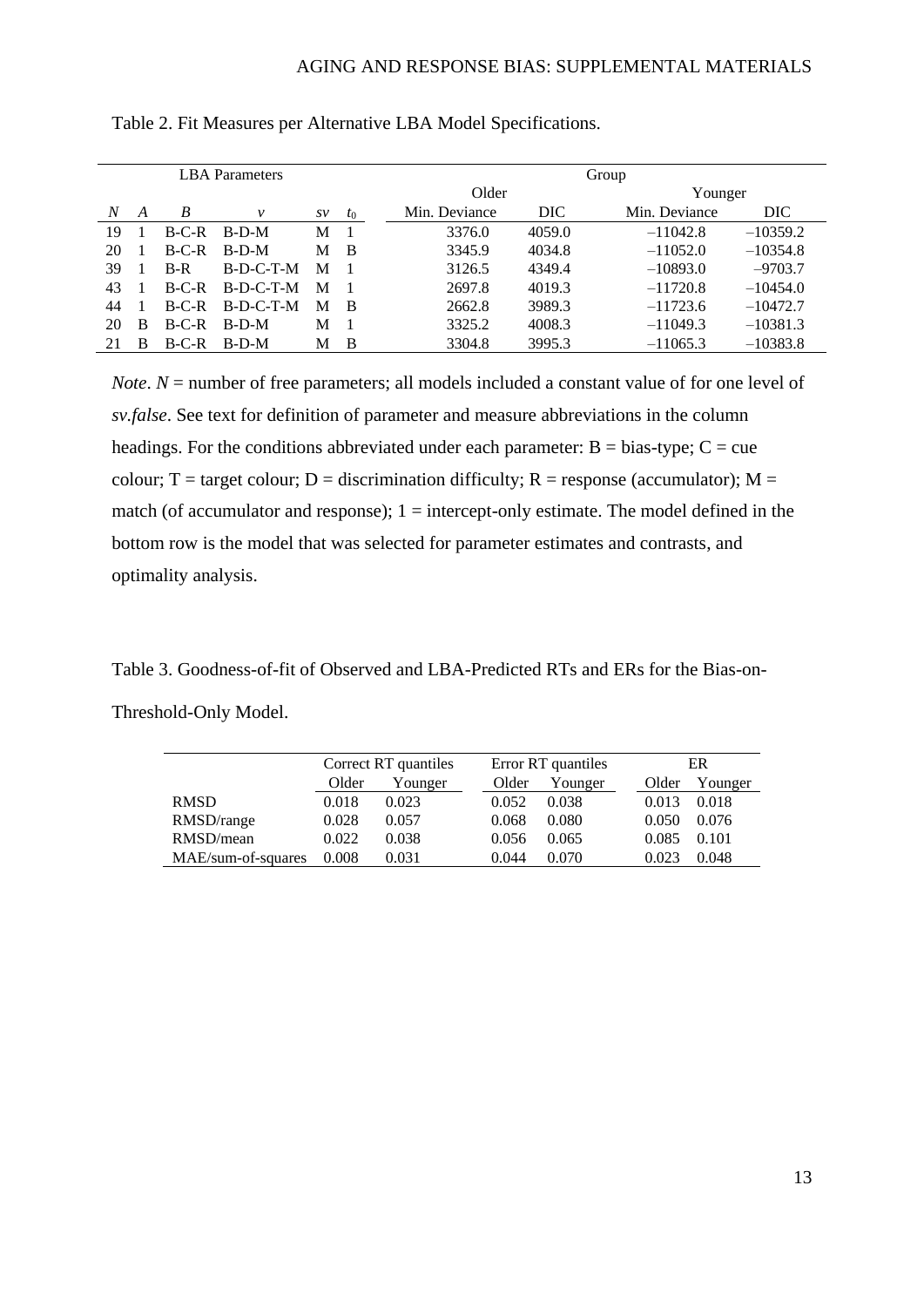### **6. LBA Parameter Tests**

<span id="page-13-0"></span>To capture the correlations between performance within each participant, all test results and intervals were obtained by firstly calculating the relevant condition difference for each participant then averaging these over participants for each iteration in each chain. Results for the threshold parameter *B* are presented in the main report.

*Accumulation rates.* [Table 4](#page-14-0) presents estimates of mean rates (*v*) per age-group and block-wise and trial-wise bias. Under block-wise biasing, older participants had larger matching rates than the younger participants for both difficulty levels, but younger participants had larger mismatching rates than older participants for easy trials, and there was no substantial difference between the age-groups for mismatching rates on hard trials. Under trial-wise biasing, older participants had larger matching and mismatching rates than the younger adults for both hard and easy trials. The difference between matching and mismatching rates (an index of the quality of stimulus evaluation) was larger for older than younger participants for both easy and hard trials, and whether biasing was block-wise  $d =$ 0.66 (0.54, 0.79), *p* < .001 for easy trials, and *d* = 0.27 (0.19, 0.35), *p* < .001 for hard trials] or trial-wise  $d = 0.36$  (0.24, 0.48),  $p < .001$  for easy trials,  $d = 0.12$  (0.04, 0.20),  $p = .002$  for hard trials]. As expected, the difference between matching and mismatching rates was greater for the easy than hard trials in all cases (all *p*s < .001). Furthermore, the difficulty manipulation had a larger effect for older than younger participants under both block-wise biasing  $[0.24 (0.10, 0.38), p < .001]$  and trial-wise biasing  $[0.40 (0.25, 0.55), p < .001]$ .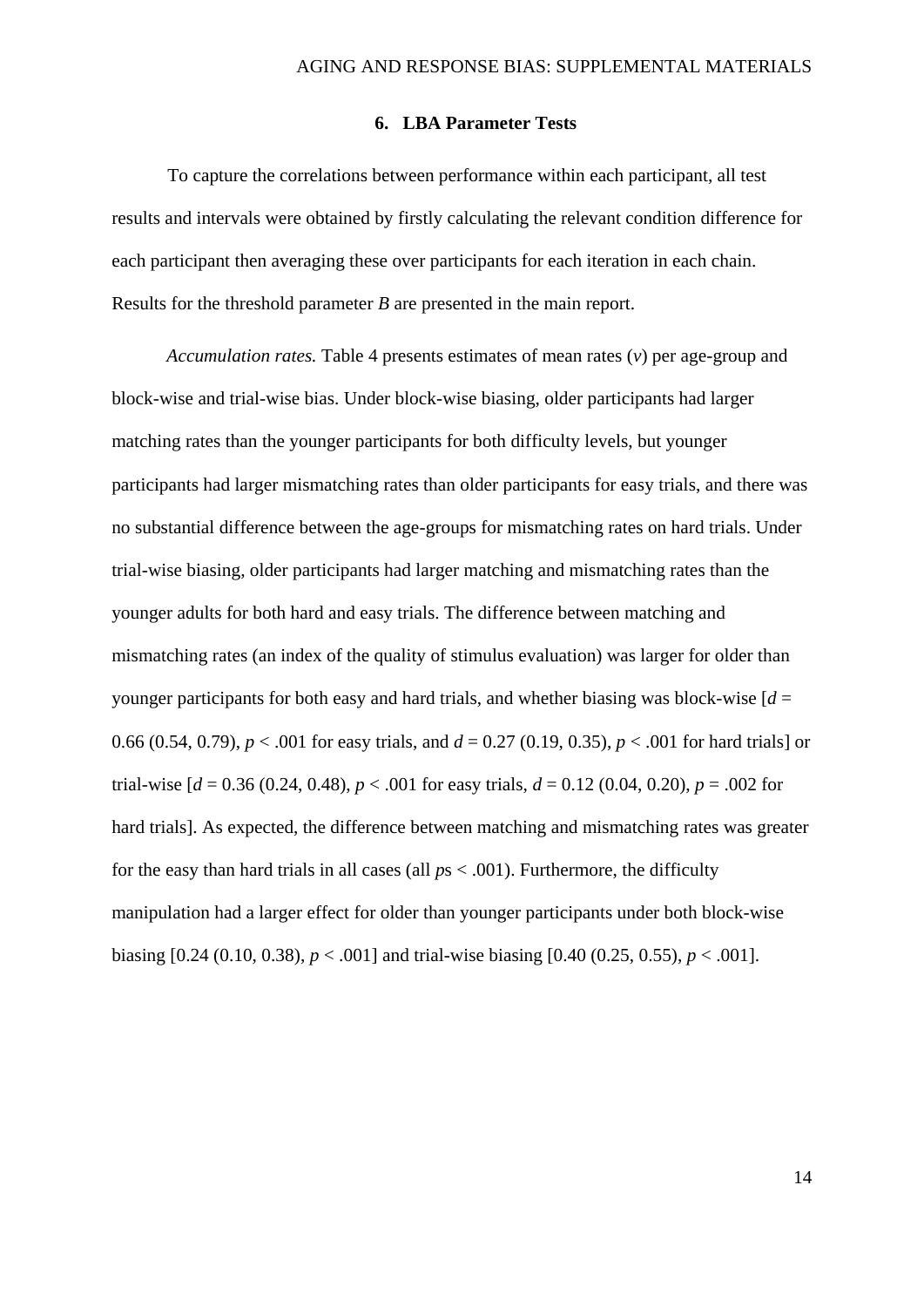<span id="page-14-0"></span>Table 4. LBA Mean Accumulation Rate (*v*) Posterior Parameter Estimates: Medians of the mean over participants (and 95% credible intervals).

| Bias-type  | Accumulator | Difficulty | Older            | Younger          | $Older - Younger$                         |
|------------|-------------|------------|------------------|------------------|-------------------------------------------|
| Block-wise | Match       | Easy       | 2.61(2.57, 2.66) | 2.25(2.21, 2.27) | 0.37(0.32, 0.42), p < .001                |
|            |             | Hard       | 2.29(2.26, 2.33) | 2.04(2.01, 2.07) | 0.26(0.21, 0.30), p < .001                |
|            | Mismatch    | Easy       | 0.37(0.26, 0.48) | 0.66(0.59, 0.73) | $-0.29$ ( $-0.43$ , $-0.17$ ), $p < .001$ |
|            |             | Hard       | 1.02(0.95, 1.08) | 1.03(0.97, 1.09) | $-0.01$ (-0.10, 0.08), $p = .401$         |
| Trial-wise | Match       | Easy       | 2.72(2.67, 2.77) | 2.18(2.16, 2.20) | $0.53$ (0.48, 0.59), $p < .001$           |
|            |             | Hard       | 2.34(2.30, 2.38) | 1.97(1.96, 1.99) | 0.36(0.32, 0.40), p < .001                |
|            | Mismatch    | Easy       | 0.60(0.50, 0.70) | 0.43(0.35, 0.50) | $0.18(0.05, 0.30), p = .003$              |
|            |             | Hard       | 1.14(1.07, 1.21) | 0.90(0.84, 0.95) | $0.24$ (0.16, 0.33), $p < .001$           |

The standard deviation of the rate parameter for the matching accumulator, *syMatch*, was larger for older [0.700 (0.685, 0.716)] than younger [0.516 (0.506, 0.527)] participants [*d*  $= 0.183$  (0.165, 0.202),  $p < .001$ . As the probability of making an error is a function of rate variability as well as the difference between matching and matching means rates, it is useful to calculate a quantity analogous to the signal-detection theory sensitivity measure:

$$
d' = (v_{Match} - v_{Mismatch}) / \sqrt{sv_{Match}^2 + sv_{Mismatch}^2}
$$
 (1)

Under block-wise biasing, sensitivity was better for the older participants both easy [0.43 (0.33, 0.54), *p* < .001] and hard [0.15 (0.08, 0.22), *p* < .001] trials. Under trial-wise biasing, sensitivity was better for older than younger participants on easy [0.17 (0.07, 0.28), *p* < .001] but not hard [0.02 (−0.5, 0.09), *p* = .256] trials. Sensitivity was always better for easy than hard trials (all *p*s < .001), and the sensitivity advantage for easy trials was larger for older than younger participants [block-wise:  $0.29$  ( $0.16$ ,  $0.41$ ),  $p < .001$ ; trial-wise:  $0.15$  $(0.03, 0.27), p = .006$ .

*Startpoint noise (A)*. As shown in [Table 5,](#page-15-0) *A* was larger for older than younger participants under both bias-types. For older participants, startpoint noise was larger under trial-wise than block-wise biasing  $d = 0.188$  (0.110, 0.267),  $p < .001$ . Conversely, for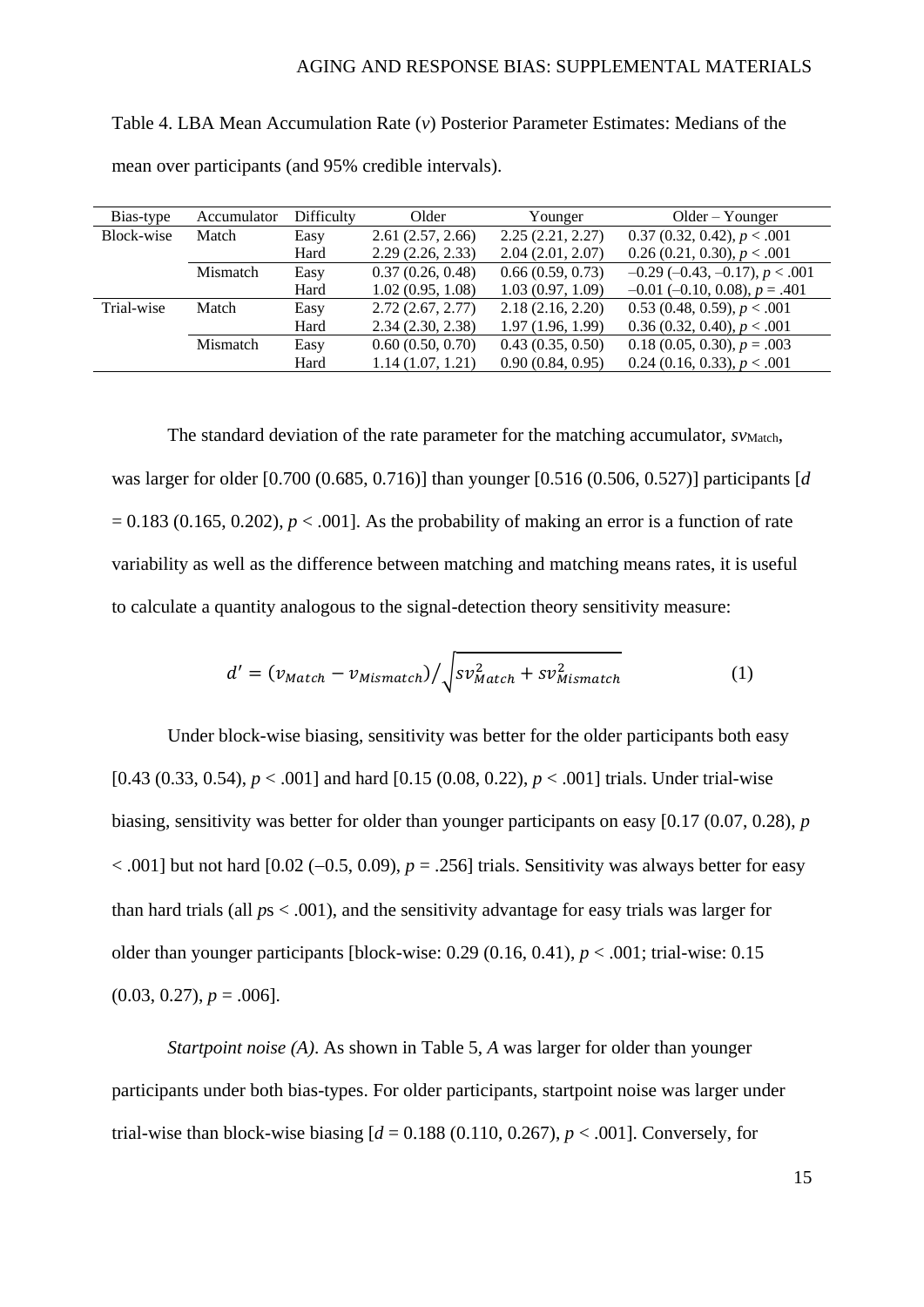younger participants, startpoint noise was larger under block-wise than trial-wise biasing  $d =$ 0.085 (0.046, 0.126), *p* < .001].

*Non-decision time (t*0*).* As also shown in [Table 5,](#page-15-0) LBA-estimated non-decision time was longer for older than younger participants within each bias-type. For the differences between bias-types per age-group, older participants' non-decision time was longer under block-wise than trial-wise biasing  $[d = 0.021 (0.006, 0.035), p = .002]$  whereas younger participants' non-decision time was slightly longer under trial-wise than block-wise biasing  $[d = 0.009 (0.001, 0.017), p = .011].$ 

<span id="page-15-0"></span>Table 5. LBA Startpoint Variability (*A*) and Non-decision Time (*t*0) Posterior Parameter Estimates: Medians of means over participants (and 95% credible intervals).

| Parameter | Bias-type  | Older | Younger | $Older - Younger$                                                                     |
|-----------|------------|-------|---------|---------------------------------------------------------------------------------------|
| A         |            |       |         | Block-wise 0.785 (0.733, 0.836) 0.580 (0.551, 0.610) 0.205 (0.146, 0.263), $p < .001$ |
|           | Trial-wise |       |         | $0.974(0.909, 1.036)$ $0.495(0.465, 0.524)$ $0.479(0.407, 0.547), p < .001$           |
| $t_0$     |            |       |         | Block-wise 0.192 (0.182, 0.202) 0.128 (0.123, 0.134) 0.064 (0.053, 0.075), $p < .001$ |
|           | Trial-wise |       |         | $0.171 (0.160, 0.183)$ $0.137 (0.131, 0.143)$ $0.035 (0.022, 0.047), p < .001$        |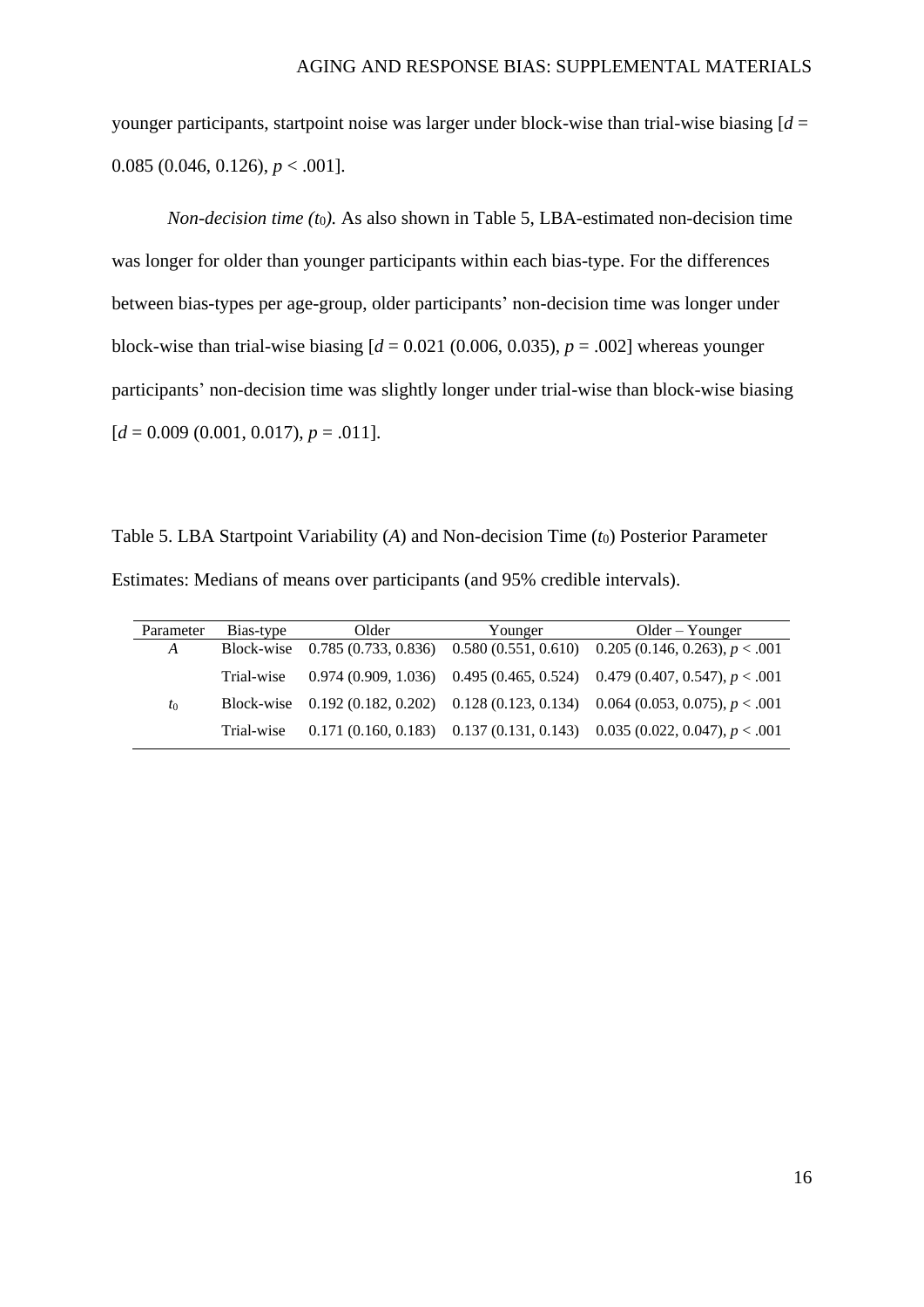## **7. LBA Optimality Analysis**

<span id="page-16-0"></span>We used simulation methods to determine the level of bias, defined in the proportional sense of Equation 1, which maximized accuracy conditional on the estimated non-threshold parameters and maintaining caution (i.e., average *B*) at the observed level. To illustrate, the relationship between bias and accuracy conditional on the average parameter estimates over all participants and conditions (see [Table 6,](#page-17-0) final row) is shown in Figure 1a (simulation methods are described in the Figure caption). Figure 1b plots of estimated optimal bias as a function of the average *B* value for four base-rate odds ratios. It shows that optimality requires more extreme biases at lower levels of caution (i.e., average *B*). Figure 1c shows that their asymptotic values are an approximately linear function of the logarithm of the odds ratios, similar to the exact linear relationship derived by Bogacz, Brown, Moehlis, Holmes, and Cohen (2006) for the "simple" DDM (i.e., without trial-to-trial parameter variability that is usually assumed in order to capture benchmark phenomena).



<span id="page-16-1"></span>Figure 1. Accuracy by Bias, and Optimal-bias by Caution and Log-Odds Ratio. Panel (a) plots accuracy as a function of 99 bias values (open circles, using 100,000 simulations each for the two stimuli) based on the mean over base-rate conditions and groups (see [Table 6\)](#page-17-0) of posterior parameter estimates, and fitted 4<sup>th</sup>-order polynomial (grey line) based on the set of 11 simulated values (based on 200,000 simulated trials each) indicated by solid points (with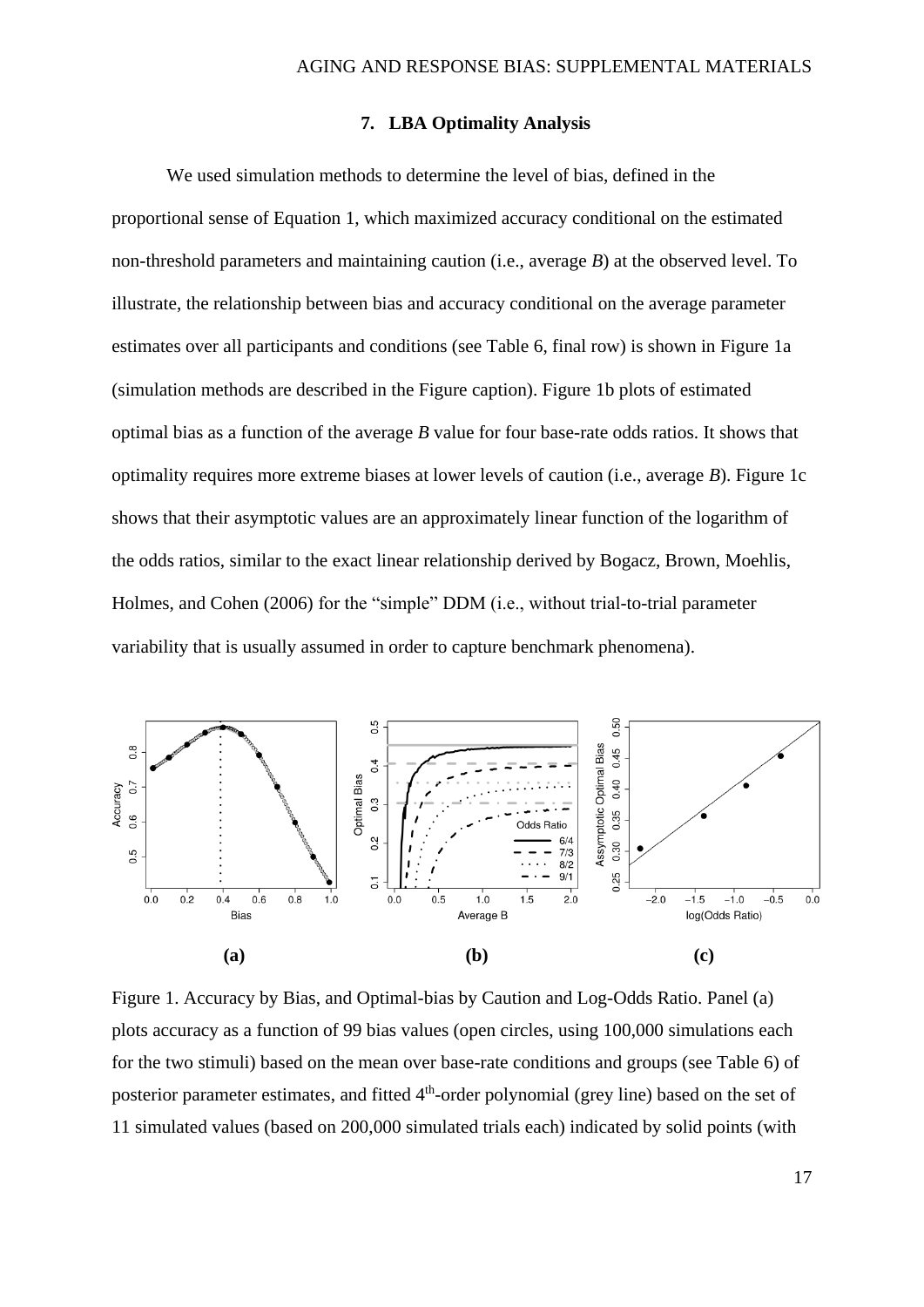corresponding bias 0.01, 0.1, 0.2, … 0.9, 0.99). The optimum bias estimate is given by the peak of the fitting function (indicated by a dotted vertical line at a value of 0.389), which was determined from the root of its derivative of the polynomial corresponding to the highest point on the interval between the 11 values. Panel (b) plots estimated optimal bias as a function of the average *B* value for different stimulus one vs. two odds ratios (dark lines) and horizontal lines showing estimated asymptotic bias (based on 2,000,000 simulated trials). Panel (c) plots asymptotic bias for the four curves in (b) as a function of the logarithm of the odds ratio for each.

<span id="page-17-0"></span>Table 6. LBA Mean Parameter Estimates for per Age Group and Bias-type.

| Age-Group | Bias-type  | A    | $B_{\rm CC}$ | $B_{\rm CI}$ | $v_{\text{E-M}}$ | $v_{H-M}$ | $v_{E-MM}$ | $v_{H-MM}$ | SVMM | $t_0$ |
|-----------|------------|------|--------------|--------------|------------------|-----------|------------|------------|------|-------|
| Older     | Block-wise | 0.79 | 0.96         | 1.22         | 2.61             | 2.29      | 0.37       | 1.02       | 0.70 | 0.19  |
|           | Trial-wise | 0.97 | 1.09         | 1.24         | 2.72             | 2.34      | 0.60       | 1.14       | 0.70 | 0.17  |
| Younger   | Block-wise | 0.58 | 0.62         | 0.79         | 2.24             | 2.04      | 0.66       | 1.03       | 0.52 | 0.13  |
|           | Trial-wise | 0.49 | 0.67         | 0.75         | 2.18             | 1.97      | 0.43       | 0.89       | 0.52 | 0.14  |
| Average   |            |      | 0.84         | 1.00         | 2.44             | 2.16      | 0.51       | 1.02       | 0.61 | 0.16  |

*Note*. *sv*<sub>MM</sub> was fixed at 1. Subscripts for parameters are:  $CC = cue$ -congruent,  $CI = cue$ incongruent,  $E = e$  easy stimulus,  $H =$  hard stimulus,  $M =$  matching accumulator,  $MM =$ mismatching accumulator.

We investigated how each non-threshold parameter affected bias curves in order to determine how they affected the optimality advantage for older participants. For the odds ratio used in the experiments (7/3), [Figure 2](#page-18-1) explores the effects on bias functions (as in [Figure 1b](#page-16-1)) of manipulating each non-threshold parameter while keeping the others fixed. The average parameter vector was used as a baseline and the manipulation aimed to vary the targeted parameter over the range of all values shown in Table 6. [Figure 2a](#page-18-1) shows that asymptotic optimal bias is virtually unaffected by *A*. However, the rate of increase toward asymptote depends strongly on *A*, slowing as startpoint noise increases. As *A* increases there is a lower bound on the average *B* below which the optimal bias is no longer greater than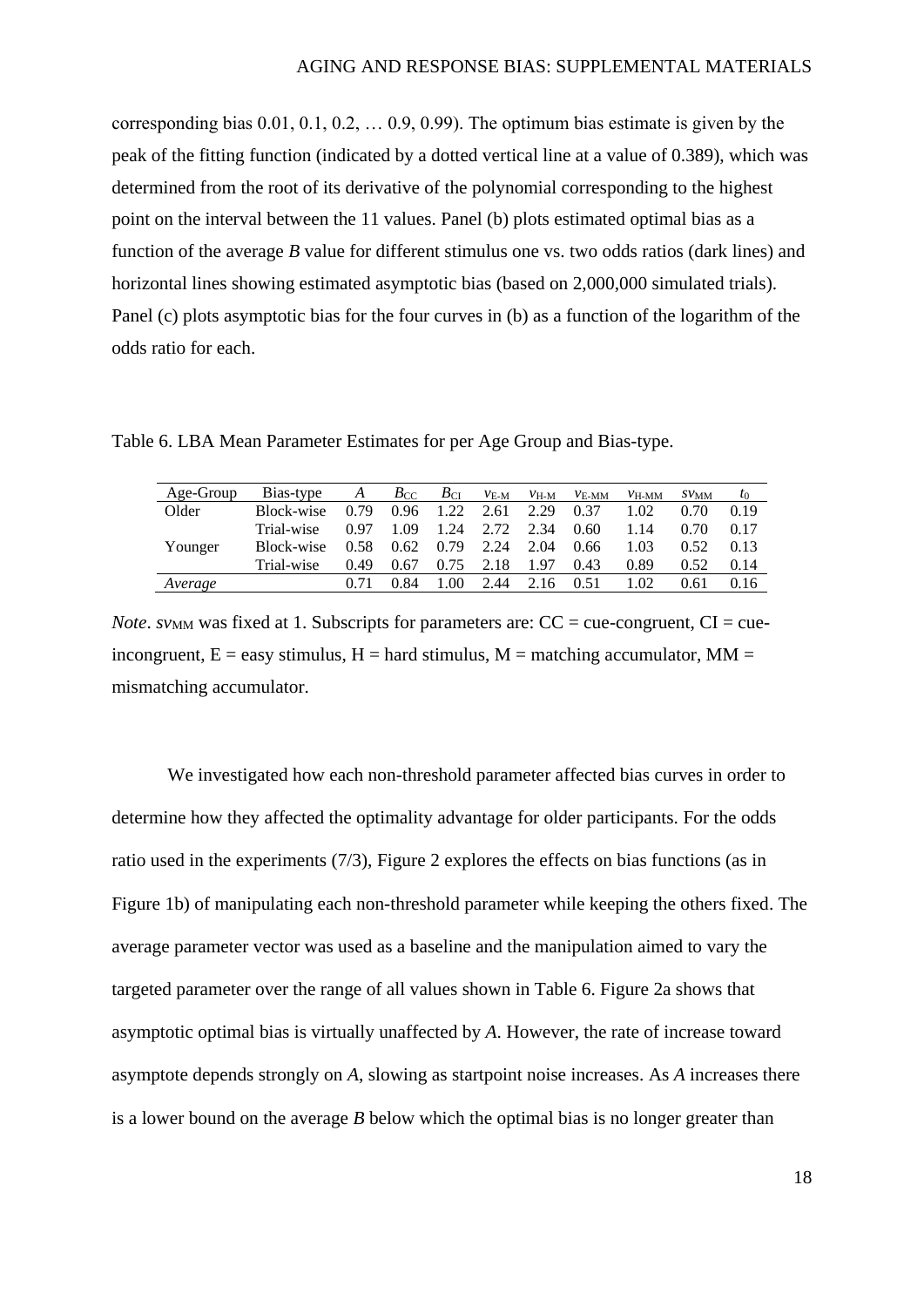zero, hence the curves in [Figure 2a](#page-18-1) shift to the right as well as approach their asymptote more slowly as *A* increases. [Figure 2b](#page-18-1) shows that the other trial-by-trial variability parameter, *sv*, has a similar but much smaller effect on the rate of approach to asymptote and a larger, although still relatively small, effect on the asymptote. Figures 2c and 2d show that both the average rate for the two accumulators and the difference between matching and mismatching accumulators have a large effect on the asymptote and the rate with which it is approached.



<span id="page-18-1"></span>Figure 2. Optimal bias functions for the young trial vector in [Table 6](#page-17-0) (solid line) with varying values of (a) startpoint noise (*A*: values shown in legend), (b) mean rate (*v*) for both accumulators (either adding or subtracting 0.2 from both), (c) rate standard deviation (*sv*) for the matching accumulator (adding either 0.2 or 0.4) and (d) the difference between mean rates for matching and mismatching accumulators (with difference symmetrically expanded or contracted around the baseline value for the young trial vector).

### **8. Diffusion Decision Model**

<span id="page-18-0"></span>We fit two DDMs, corresponding to the best LBA model where bias only affected threshold parameters (top row, [Table 7\)](#page-19-0) and one where bias only affected the mean rate of accumulation (bottom row, [Table 7\)](#page-19-0). In the former model allowing the cue colour factor to affect both the DDM *a* and *z* parameters corresponds to allowing different thresholds for each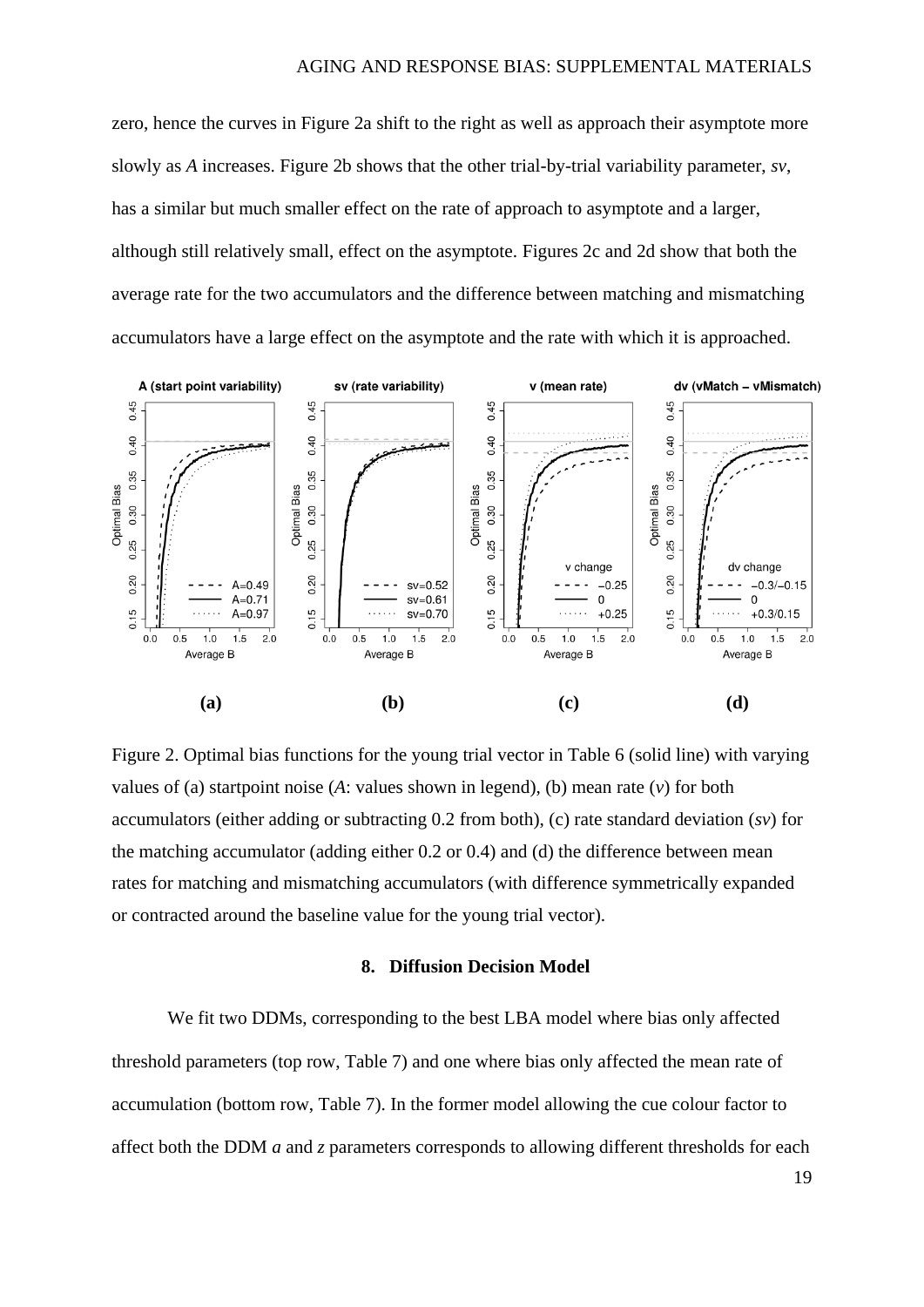accumulator as a function of cue colour in the LBA. In the latter model allowing cue-colour to affect the DDM *v* parameter corresponds to allowing the same effect on the LBA *v* parameter. As in the final model selected for the LBA analysis, these models also estimated effects of bias-type on startpoint noise and non-decision time.

<span id="page-19-0"></span>Table 7. Fit Measures per Alternative DDM Specifications.

| <b>DDM</b> Parameters |                |   |           |                    |             |               | Group  |               |           |  |
|-----------------------|----------------|---|-----------|--------------------|-------------|---------------|--------|---------------|-----------|--|
|                       |                |   |           |                    |             | Older         |        | Younger       |           |  |
| N                     | $\mathfrak{a}$ | Z | ν         | $S\mathcal{V}$     | $t_0$       | Min. Deviance | DIC    | Min. Deviance | DIC       |  |
|                       | 18 B-C B-C B-D |   |           |                    | $1 \quad B$ | 3568.7        | 4175.3 | $-10481.2$    | $-9870.3$ |  |
| 28                    | - R            | B | $B-D-C-T$ | $\blacksquare$ 1 R |             | 3443.0        | 4366.0 | $-10264.9$    | $-9509.8$ |  |

*Note*.  $N =$  number of free parameters. See text for definition of parameter and measure abbreviations in the column headings. For the conditions abbreviated under each parameter:  $B = bias-type$ ;  $C = cue colour$ ;  $T = target colour$ ;  $D = discrimination$  difficulty; 1 = interceptonly estimate. The model defined in the top row of values is the model that was selected for parameter estimates and contrasts, and optimality analysis.

As can be seen from the DIC values listed in [Table 7,](#page-19-0) the model in which bias only affected threshold parameters (top row) provided a better fit to the data than the model in which bias affected only the mean rate of accumulation (bottom row), corresponding to the results for comparable LBA models represented in [Table 2.](#page-12-0) Comparing the DIC values for the bias-on-threshold-only models between the LBA and the DDM, it can be seen (with respect to the complexity-penalizing attributes of the DIC) that the LBA provided a better account of the data of both older and younger participants (with reductions by 180 and 514 DIC units, respectively).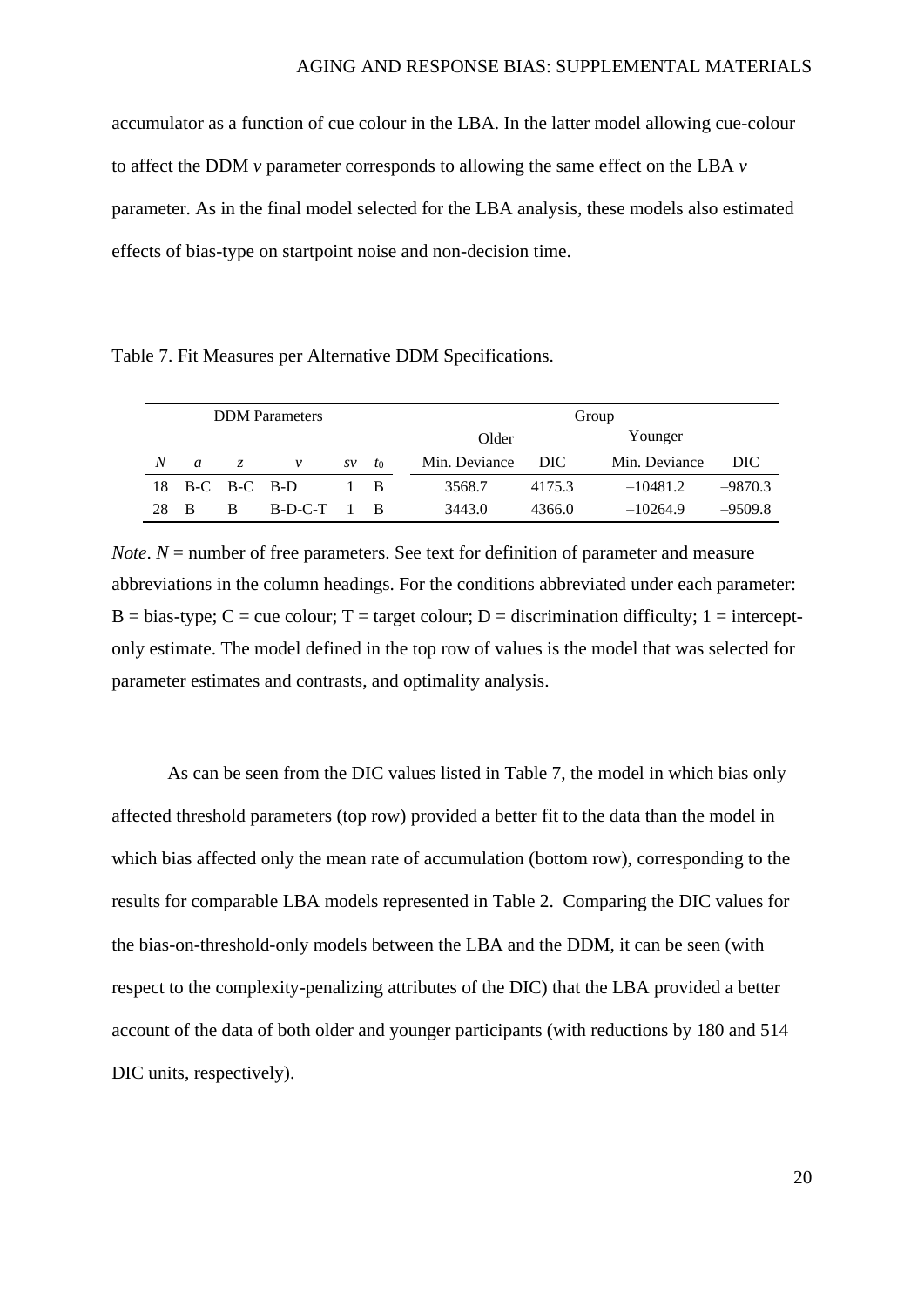We continue with parameter tests and optimality analyses of the best DDM parameterization; see the main report for description of the comparison tests, and above for description of the optimality analysis.

*Caution* (*a*). As can be seen from the data presented in [Table 8,](#page-20-0) DDM-estimated caution was larger among older than younger participants under both bias-types. This replicates the common result in the literature, and the present result for LBA-estimated caution. Comparing estimates between bias-types per age-group, caution was slightly lower under block-wise than trial-wise bias among older participants, with no such difference among younger participants,  $[d = -0.06 (-0.09, -0.03), p < .001$ , for older participants, and *d*  $= 0.01$  (-0.01, 0.03),  $p = 0.279$ , for younger participants], which also fully replicates the finding for LBA average thresholds.

<span id="page-20-0"></span>Table 8. DDM Caution (*a*) Posterior Parameter Estimates: Medians of means over cue colour and participants (and 95% credible intervals).

| Bias-type  | Older | Younger | $Older - Younger$                                                            |
|------------|-------|---------|------------------------------------------------------------------------------|
|            |       |         | Block-wise 1.33 (1.31, 1.35) 0.99 (0.97, 1.00) 0.34 (0.32, 0.37), $p < .001$ |
| Trial-wise |       |         | 1.39 $(1.36, 1.41)$ 0.98 $(0.96, 1.00)$ 0.41 $(0.38, 0.43)$ , $p < .001$     |

*Response bias* (*za*). [Table 9](#page-21-0) presents descriptives for startpoint (*z*) relative to boundary separation (*a*) averaged over cue colours such that positive deviations from the neutral startpoint of  $z/a = 0.5$  represent a bias in startpoint toward the cue-congruent boundary. As these descriptives indicate, and as comparison tests confirm, these deviations were substantial under block-wise biasing for both older  $d = 0.100 (0.093, 0.108)$ ,  $p < .001$ and younger  $d = 0.095 (0.087, 0.103)$ ,  $p < .001$  participants, and under trial-wise biasing, again for both older  $d = 0.045$  (0.038, 0.053),  $p < .0011$  and younger  $d = 0.049$  (0.042,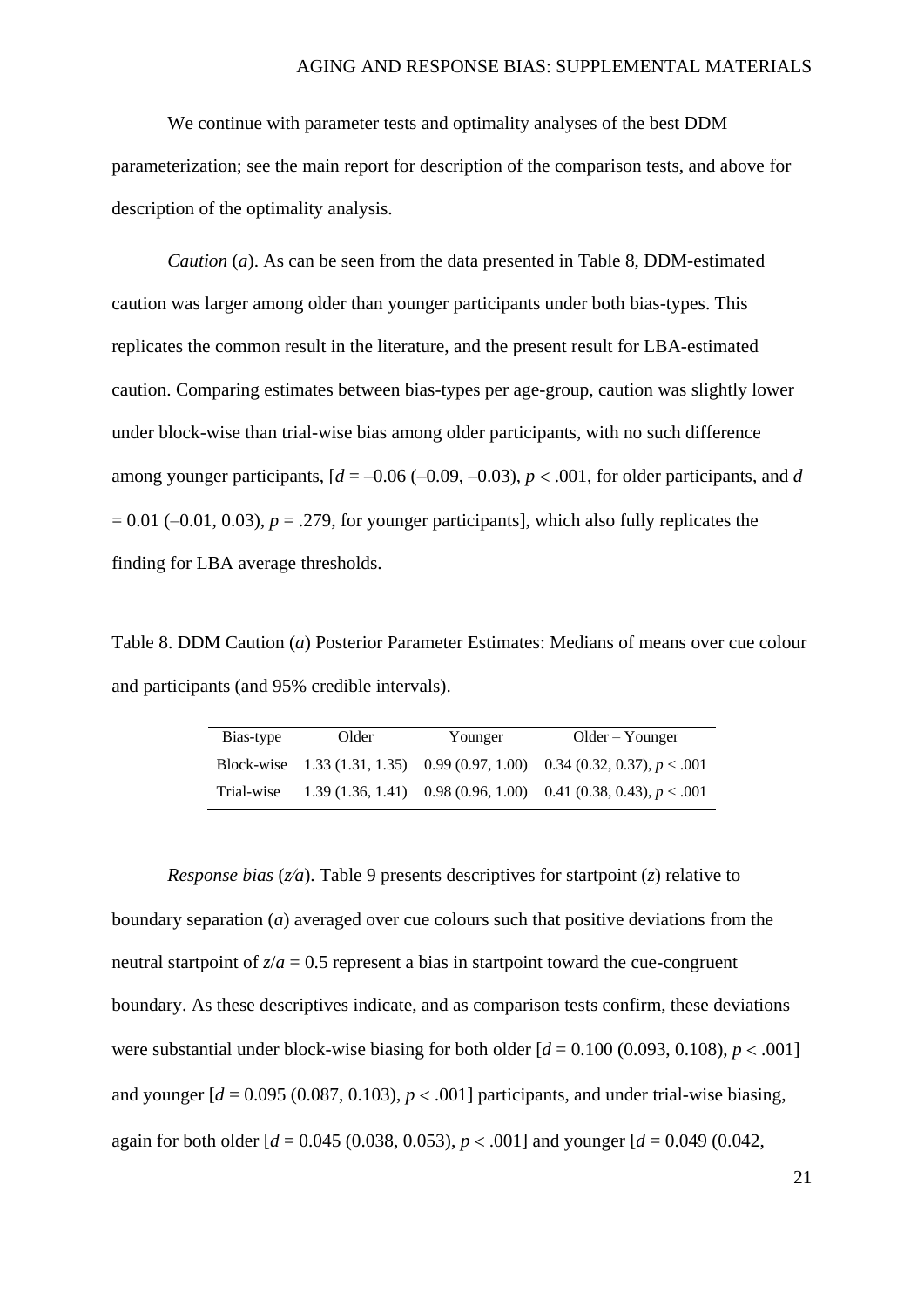0.057),  $p < .001$ ] participants. This demonstrates the expected reduction of startpoint towards the response boundary that was congruent with the colour cued as most likely to be the target. Age-related differences in the effect of cue-congruence are presented in the right-most column of [Table 9,](#page-21-0) from which it can be seen that the block-wise biasing effect was slightly larger among older than younger participants. This replicates the same but more substantial age-difference seen by the LBA-estimated effect of cue-congruence. Conversely, the trialwise biasing effect tended to be larger among younger than older participants (opposite to what was seen with the LBA-estimated effect), but this difference was small and unreliable. Between bias-types per age, the shift in startpoint from 0.5 was larger under block-wise than trial-wise biasing for both older  $d = 0.055$  (0.044, 0.066),  $p < .001$  and younger  $d = 0.046$ (0.035, 0.056),  $p < .001$ ] participants, with this bias-type difference in the congruence effect being larger among the older relative to the younger participants but—as with the LBA estimates—not to a substantial or reliable extent  $d = 0.010 (-0.005, 0.025)$ ,  $p = .099$ ].

<span id="page-21-0"></span>Table 9. DDM Relative Startpoint (*za*) Posterior Parameter Estimates: Medians of means over participants (and 95% credible intervals).

| Bias-type  | Older | Younger | Older – Younger                                                                            |
|------------|-------|---------|--------------------------------------------------------------------------------------------|
|            |       |         | Block-wise $0.600(0.593, 0.608)$ $0.595(0.587, 0.603)$ $0.005(-0.005, 0.016)$ , $p = .158$ |
| Trial-wise |       |         | $0.545(0.538, 0.553)$ $0.549(0.542, 0.557)$ $-0.004(-0.015, 0.007), p = .222$              |

*Drift-rate (v).* With responses boundaries categorised as to response category rather than accuracy, there is no matching versus mismatching drift rate for this instantiation of the DDM such as there was for the corresponding LBA model. An analysis of drift rate yet corresponds to the matching minus mismatching difference in rates that was computed for the LBA. As shown in [Table 10,](#page-22-0) and as expected, rates were faster for easy than hard trials. Agerelated effects differed per bias-type. Under block-wise biasing, older participants had larger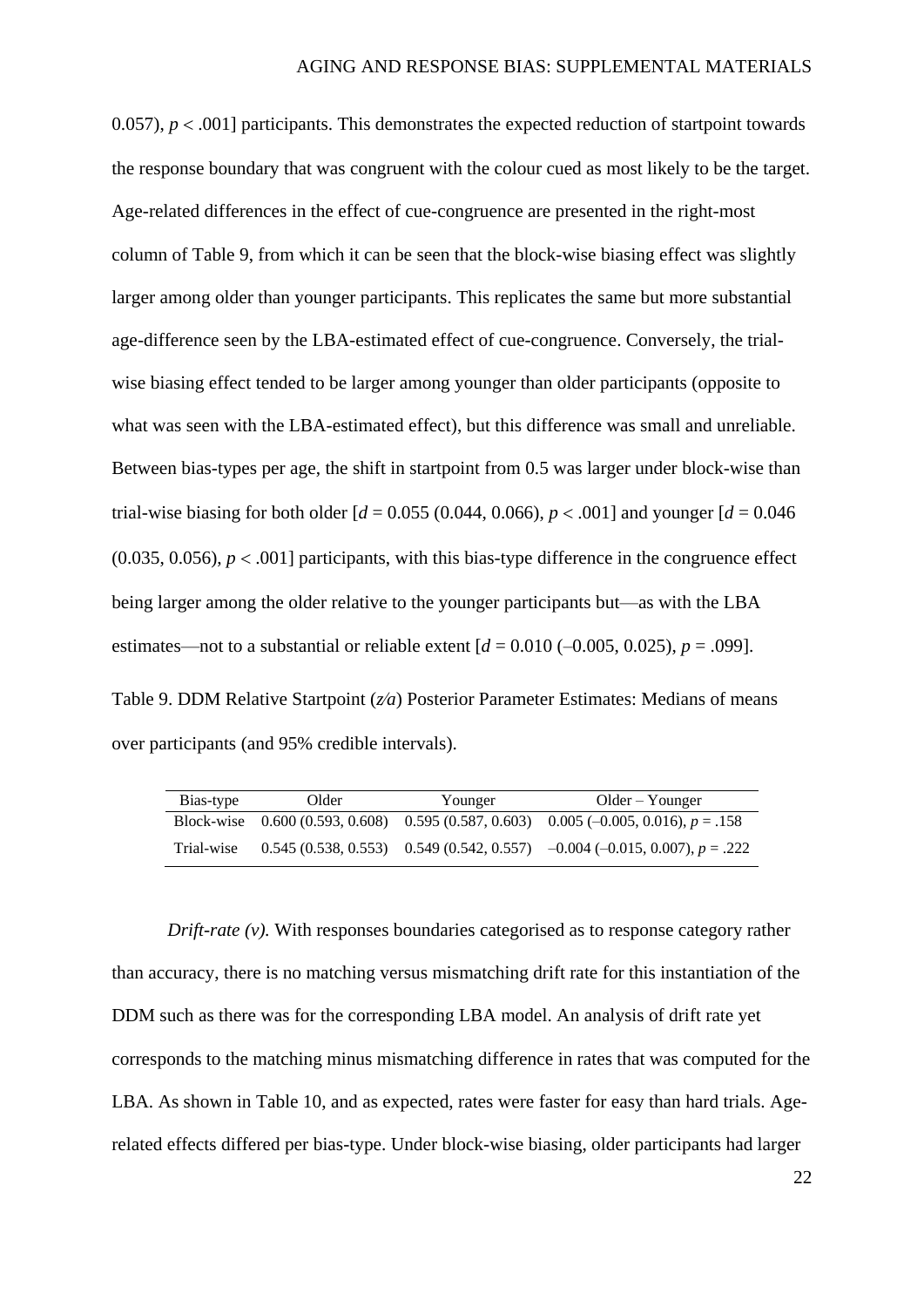drift rates relative to younger participants under both difficulty levels, most consistently on easy trials. This replicates the results for the LBA. However, under trial-wise biasing, younger participants had larger rates than older participants, most consistently on hard trials, which was never indicated under any analysis of the LBA estimates and is inconsistent with the performance data.

<span id="page-22-0"></span>Table 10. DDM Mean Drift Rate (*v*) Posterior Parameter Estimates: Medians of means over participants (and 95% credible intervals).

| Bias-type  | Difficulty | Older            | Younger                               | $Older - Younger$                         |
|------------|------------|------------------|---------------------------------------|-------------------------------------------|
| Block-wise | Easv       | 2.78(2.68, 2.88) | 2.50(2.40, 2.60)                      | 0.28(0.13, 0.41), p < .001                |
|            | Hard       |                  | $1.53(1.46, 1.60)$ $1.43(1.35, 1.51)$ | $0.10$ (0.00, 0.20), $p = .027$           |
| Trial-wise | Easy       | 2.71(2.61, 2.82) | 2.86(2.75, 2.97)                      | $-0.15$ (-0.30, 0.01), $p = .031$         |
|            | Hard       | 1.37(1.30, 1.45) | 1.52(1.44, 1.60)                      | $-0.15$ ( $-0.26$ , $-0.04$ ), $p = .006$ |

*Startpoint noise (sz)*. As shown in [Table 11,](#page-23-0) DDM-estimated startpoint noise was slightly smaller for older than younger participants under both bias-types, but these age differences were not compelling. The direction of the age difference was opposite to the corresponding but more substantial and reliable result seen in the LBA estimates. Startpoint noise was larger under trial-wise than block-wise biasing for both older  $d = 0.026 (-0.041, ...)$ 0.094), *p* = .228] and younger [*d* = 0.036 (–0.040, 0.109), *p* = .179] participants. This replicates the bias-type differences seen for older but not younger participants for the like parameter (*A*) in the LBA, but again with differences that were not as compelling as those seen with the LBA.

*Non-decision time (t*0*).* As also shown in [Table 11,](#page-23-0) DDM-estimated non-decision time was longer for older than younger participants within each bias-type. For the differences between bias-types per age-group, older participants' non-decision time was longer under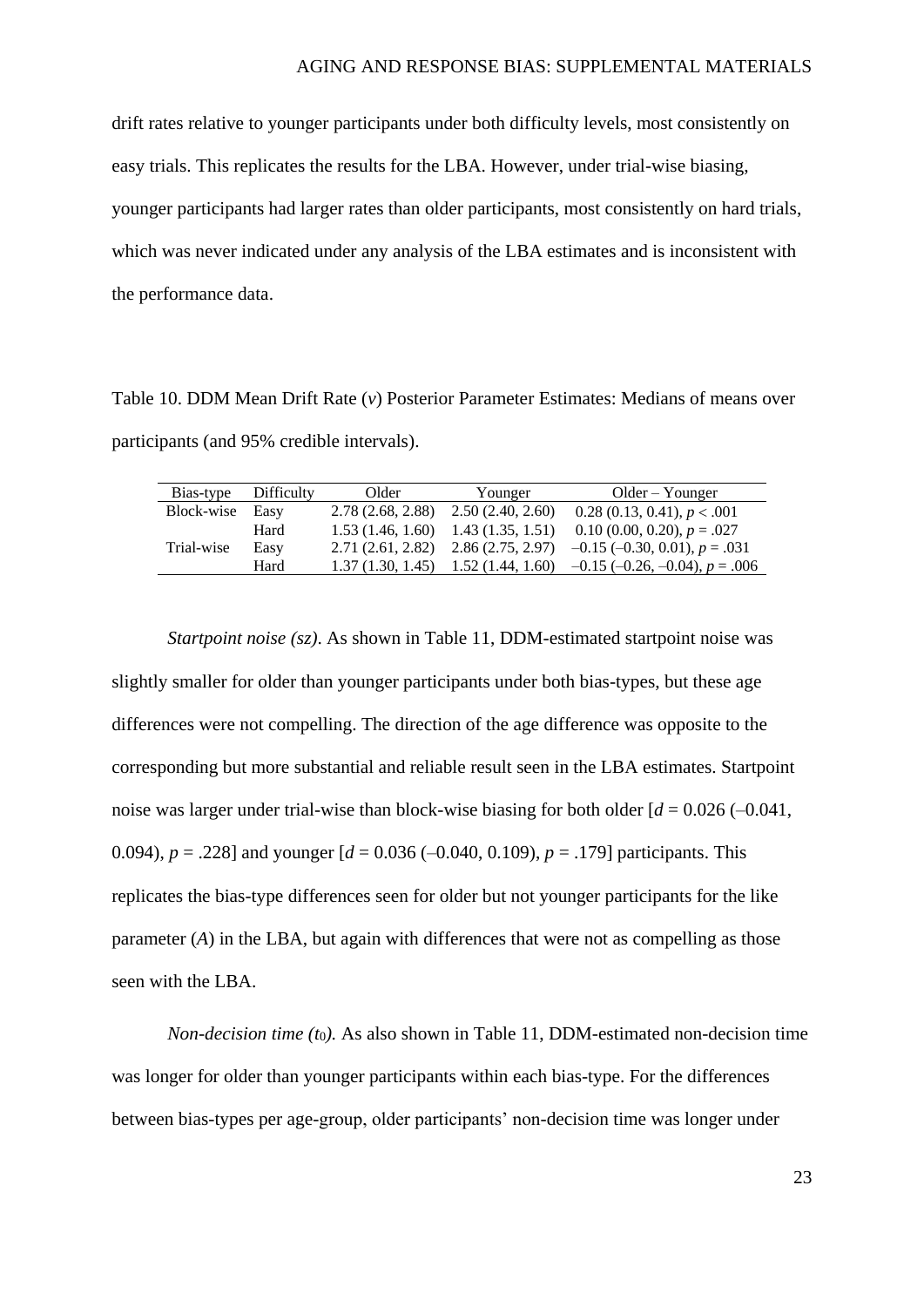block-wise than trial-wise biasing  $d = 0.012$  (0.007, 0.017),  $p < .001$ ] whereas younger participants' non-decision time was longer under trial-wise than block-wise biasing [*d* = 0.015 (0.012, 0.019),  $p < .001$ ]. This replicates the results for the LBA estimates except that the difference in non-decision time between bias-types was larger by the LBA than by the DDM for older participants, but larger by the DDM than by the LBA for younger participants, with the result that the bias-type difference among younger participants was more compelling by the DDM than by the LBA. The DDM point estimates for minimum nondecision times, including of the difference between older and younger participants per biastype, were about twice as large, and the credible intervals were about half the range, as compared with the corresponding LBA estimates.

<span id="page-23-0"></span>Table 11. DDM Startpoint Variability (*sz*) and Non-decision Time (*t*0) Posterior Parameter Estimates: Medians of means over participants (and 95% credible intervals).

| Parameter | Bias-type  | Older | Younger | $Older - Younger$                                                                         |
|-----------|------------|-------|---------|-------------------------------------------------------------------------------------------|
| SZ.       |            |       |         | Block-wise 0.257 (0.211, 0.305) 0.272 (0.220, 0.323) $-0.015$ (-0.083, 0.056), $p = .340$ |
|           | Trial-wise |       |         | $0.283(0.233, 0.334)$ $0.308(0.253, 0.362)$ $-0.024(-0.095, 0.051)$ , $p = .264$          |
| $t_0$     |            |       |         | Block-wise 0.399 (0.395, 0.402) 0.280 (0.278, 0.282) 0.118 (0.114, 0.122), $p < .001$     |
|           | Trial-wise |       |         | $0.387(0.383, 0.390)$ $0.296(0.293, 0.298)$ $0.091(0.086, 0.095)$ , $p < .001$            |

*Optimality analyses*. As can be noted from the data presented in [Table 12,](#page-24-0) participants set their response bias closer to the optimal level under block-wise than trial-wise biasing. The values in this table and the following graph correspond to the mean estimates of the DDM parameters. We now test differences between observed and optimal bias as a function of the DDM *z* parameter by averaging over optimality estimates for each posterior parameter sample. This leads to slightly different mean values of the difference compared to the Table 12 "Bias Difference" column. As was the case for the LBA, the departure from optimality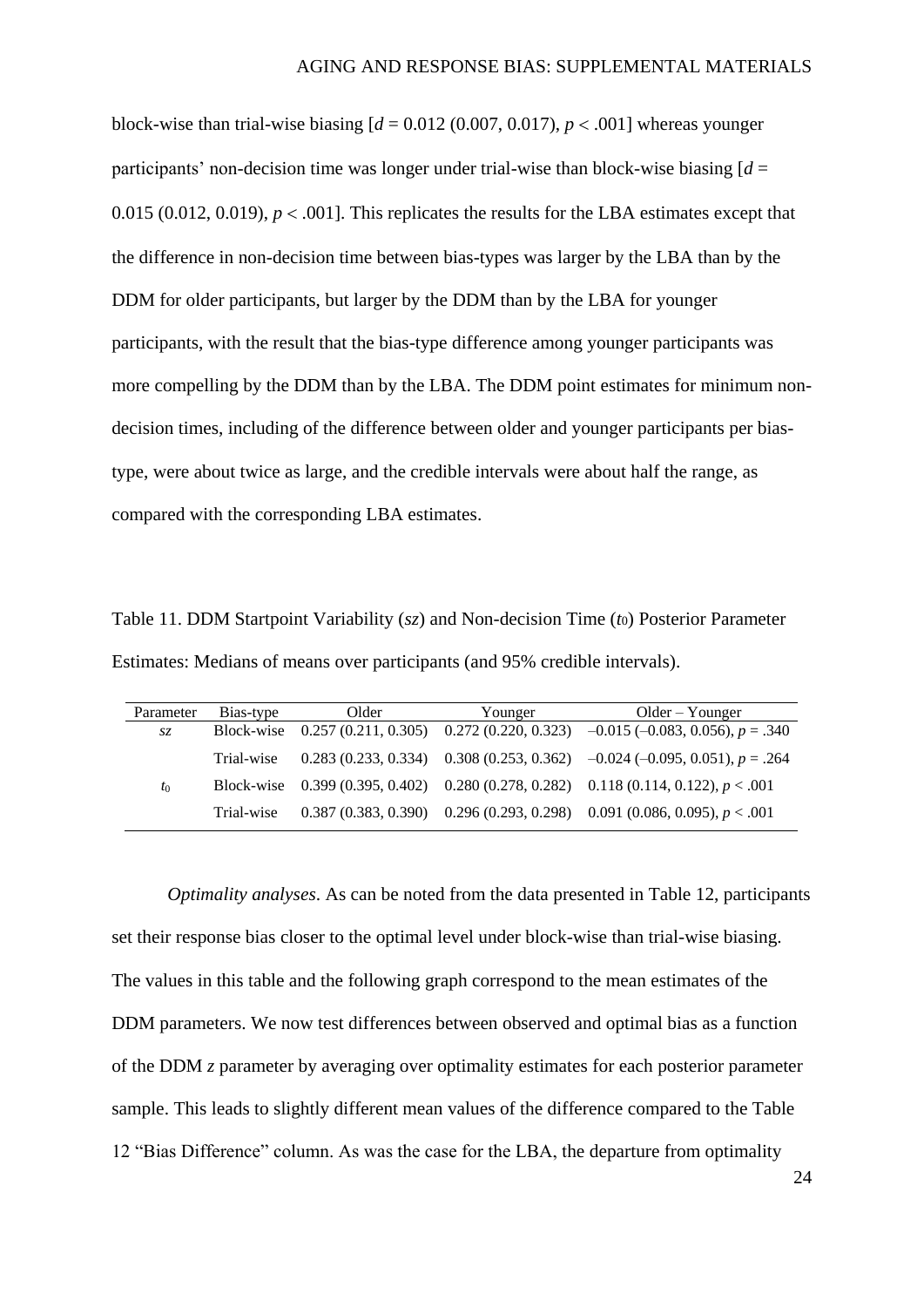was smaller for older than younger participants under block-wise biasing [older: 0.014 (−0.001, 0.036); younger: 0.028 (0.009, 0.046), *d* = 0.014 (−0.012, 0.039), *p* = .836], but it was larger for older than younger participants under trial-wise biasing [older: 0.075 (0.052, 0.094); younger: 0.064 (0.045, 0.081); *d* = −0.011 (−0.037, 0.019), *p* = .202]. Further, uncertainty about these differences was larger than for the LBA, so that the Bayesian *p*values in each case did not indicate strong evidence. The predicted benefit to accuracy by setting an optimal bias was slightly larger than in the LBA model predictions. For both groups, the observed bias was closer to optimal under block-wise than trial-wise biasing [older: 0.06 (0.03, 0.09),  $p < .001$ ; younger: 0.03 (0.01, 0.06),  $p = .010$ ].

<span id="page-24-0"></span>Table 12. DDM Observed (OBS) and Optimal (OPT) Accuracy (%C), and Observed and Optimal Proportional Bias. Note that bias vales less than 0.5 favour the cue-congruent response.

| Age Group | Bias-Type  | %C <sub>OBS</sub> | $%C_{OPT}$ | <b>Biasons</b> | <b>Biasor</b> | <b>Bias Difference</b> |
|-----------|------------|-------------------|------------|----------------|---------------|------------------------|
| Older     | Block-wise | 86.8              | 89.4       | 0.401          | 0.384         | 0.017                  |
|           | Trial-wise | 86.0              | 88.5       | 0.455          | 0.379         | 0.076                  |
| Younger   | Block-wise | 81.5              | 86.0       | 0.406          | 0.380         | 0.026                  |
|           | Trial-wise | 83.9              | 87.7       | 0.452          | 0.385         | 0.067                  |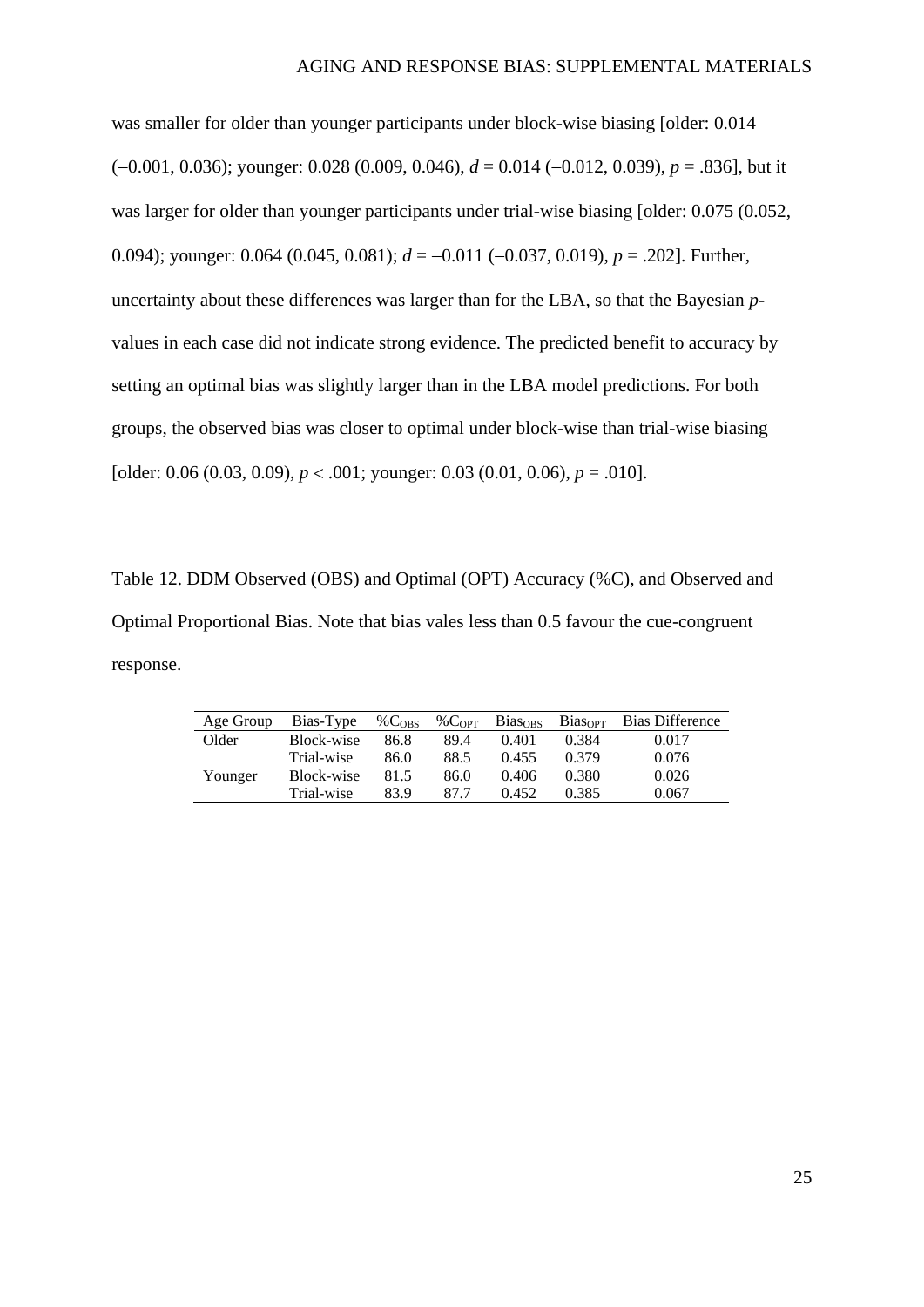

Figure 3. Optimal bias curves and observed block-wise (B) and trial-wise (T) bias per age group. Note that DDM tended toward ceiling as threshold separation increased, making calculation of an asymptotic bias computationally challenging, and so these values are not included on the graph.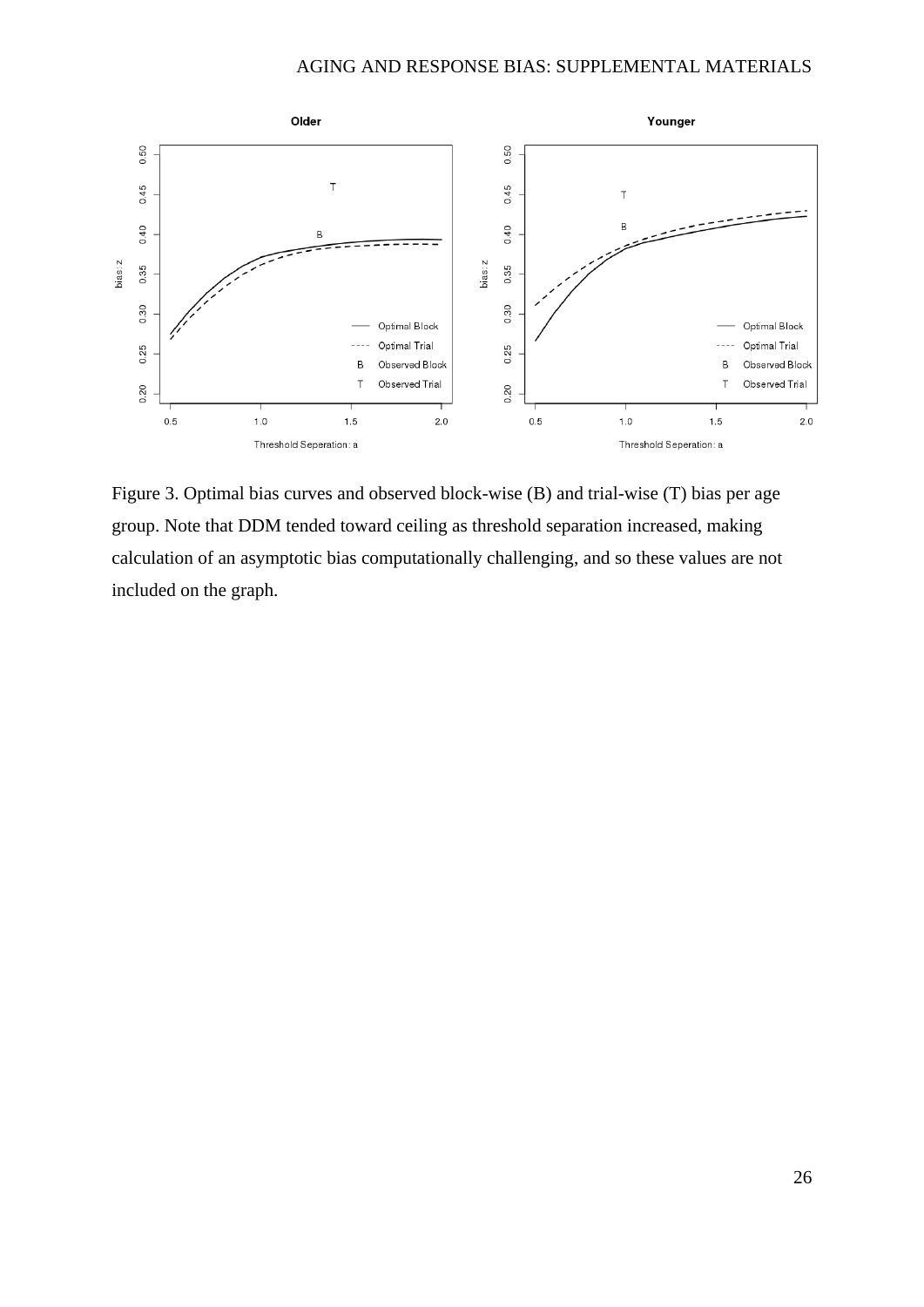## **9. Supplemental References**

- <span id="page-26-0"></span>Baayen, R. H., Davidson, D. J., & Bates, D. M. (2008). Mixed-effects modeling with crossed random effects for subjects and items. *Journal of Memory and Language, 59*, 390- 412. http://doi.org/10.1016/j.jml.2007.12.005
- Baayen, R. H., & Milin, P. (2010). Analyzing reaction times. *International Journal of Psychological Research, 3*, 12-28. http://doi.org/10.21500/20112084.807
- Bartoń, K. (2018). MuMIn: Multi-model inference (Version 1.42.1) [R package]. Retrieved from https://CRAN.R-project.org/package=MuMIn
- Bates, D., Mächler, M., Bolker, B., & Walker, S. (2015). Fitting linear mixed-effects models using lme4. *Journal of Statistical Software, 67*, 1-48. http://doi.org/10.18637/jss.v067.i01
- Bogacz, R., Brown, E., Moehlis, J., Holmes, P., & Cohen, J. D. (2006). The physics of optimal decision making: A formal analysis of models of performance in twoalternative forced-choice tasks. *Psychological Review, 113*, 700-765. http://doi.org/10.1037/0033-295X.113.4.700
- Davies, R. A. I., Arnell, R., Birchenough, J. M. H., Grimmond, D., & Houlson, S. (2017). Reading through the life span: Individual differences in psycholinguistic effects. *Journal of Experimental Psychology: Learning, Memory, and Cognition, 43*, 1298- 1338. http://doi.org/10.1037/xlm0000366
- Eager, C., & Roy, J. (2017). Mixed effects models are sometimes terrible. Retrieved from https://arxiv.org/abs/1701.04858
- Heathcote, A., Lin, Y. S., Reynolds, A., Strickland, L., Gretton, M., & Matzke, D. (2018). Dynamic models of choice. *Behavior Research Methods*. https://doi.org/10.3758/s13428-018-1067-y